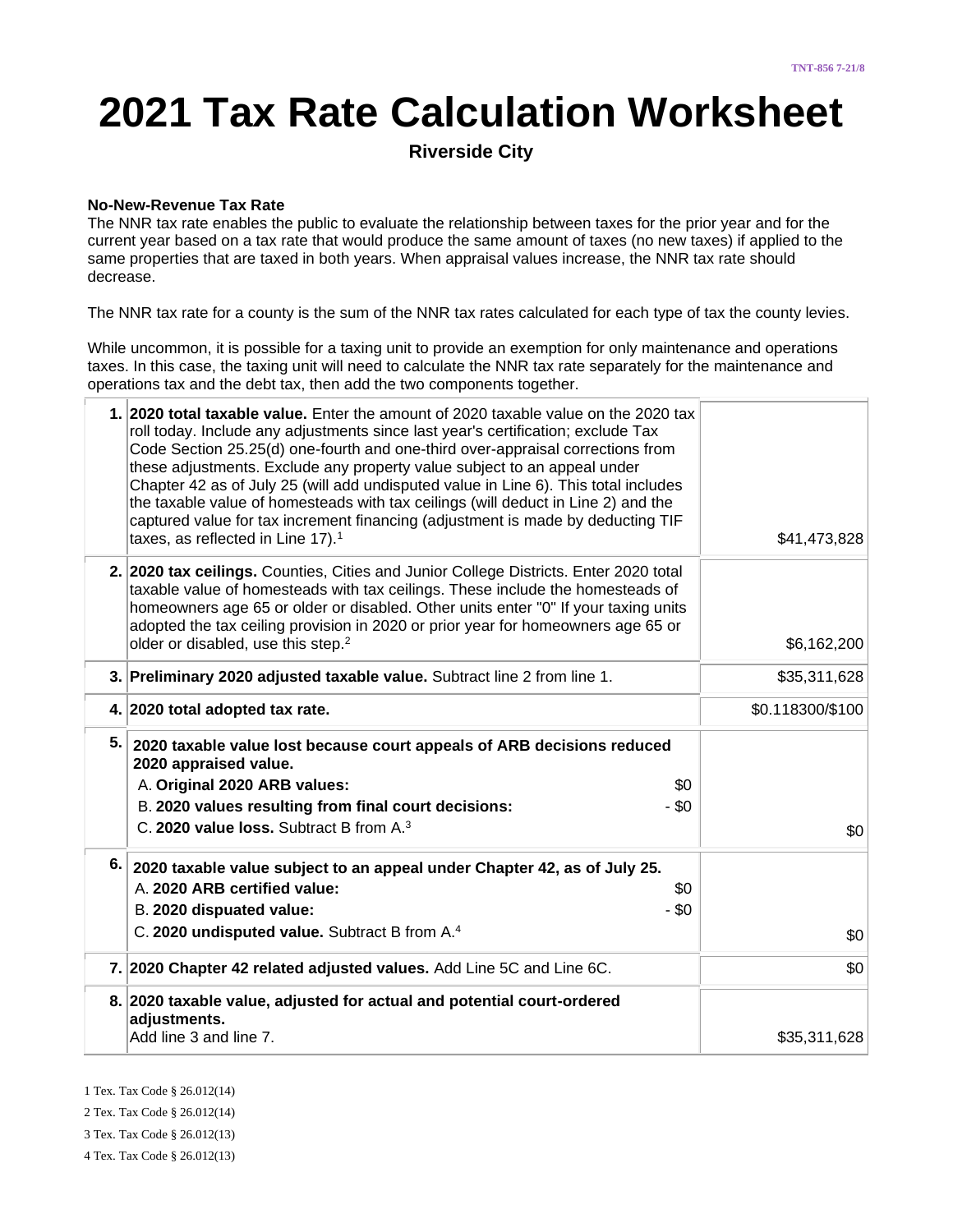#### **No-New-Revenue Tax Rate (continued)**

|     | 9. 2020 taxable value of property in territory the taxing unit deannexed after<br>January 1, 2020. Enter the 2020 value of property in deannexed territory. <sup>5</sup>                                                                                                                                                                                                                                                                                                                                                                                                                                                                                                                                          | \$0          |
|-----|-------------------------------------------------------------------------------------------------------------------------------------------------------------------------------------------------------------------------------------------------------------------------------------------------------------------------------------------------------------------------------------------------------------------------------------------------------------------------------------------------------------------------------------------------------------------------------------------------------------------------------------------------------------------------------------------------------------------|--------------|
|     | 10. 2020 taxable value lost because property first qualified for an exemption in<br>2021. If the taxing unit increased an original exemption, use the difference<br>between the original exempted amount and the increased exempted amount. Do<br>not include value lost due to freeport, goods-in-transit, temporary disaster<br>exemptions. Note that lowering the amount or percentage of an existing<br>exemption in 2021 does not create a new exemption or reduce taxable value.<br>A. Absolute exemptions. Use 2020 market value:<br>\$1,870<br>B. Partial exemptions. 2021 exemption amount or<br>2021 percentage exemption times 2020 value:<br>$+$ \$82,000<br>C. Value loss. Add A and B. <sup>6</sup> | \$83,870     |
| 11. | 2020 taxable value lost because property first qualified for agricultural<br>appraisal (1-d or 1-d-1), timber appraisal, recreational/scenic appraisal or<br>public access airport special appraisal in 2021. Use only those properties that<br>first qualified in 2021; do not use properties that qualified in 2020.<br>A. 2020 market value:<br>\$0<br>B. 2021 productivity or special appraised value:<br>$-$ \$0<br>C. Value loss. Subtract B from A.7                                                                                                                                                                                                                                                       | \$0          |
|     | 12. Total adjustments for lost value. Add lines 9, 10C and 11C.                                                                                                                                                                                                                                                                                                                                                                                                                                                                                                                                                                                                                                                   | \$83,870     |
|     | 13. 2020 captured value of property in a TIF. Enter the total value of 2020 captured<br>appraised value of property taxable by a taxing unit in a tax increment financing<br>zone for which 2020 taxes were deposited into the tax increment fund. <sup>8</sup> If the<br>taxing unit has no captured appraised value in line 18D, enter 0.                                                                                                                                                                                                                                                                                                                                                                       | \$           |
|     | 14. Adjusted 2020 taxable value. Subtract line 12 and Line 13 from line 8.                                                                                                                                                                                                                                                                                                                                                                                                                                                                                                                                                                                                                                        | \$35,227,758 |
|     | 15. Adjusted 2020 total levy. Multiply line 4 by line 14 and divide by \$100.                                                                                                                                                                                                                                                                                                                                                                                                                                                                                                                                                                                                                                     | \$41,674     |
|     | 16. Taxes refunded for years preceding tax year 2020. Enter the amount of taxes<br>refunded by the taxing unit for tax years preceding tax year 2020. Types of<br>refunds include court decisions, Tax Code § 25.25(b) and (c) corrections and Tax<br>Code § 31.11 payment errors. Do not include refunds for tax year 2020. This line<br>applies only to tax years preceding tax year 2020.9                                                                                                                                                                                                                                                                                                                     | \$0          |
|     | 17. Adjusted 2020 levy with refunds and TIF adjustment. Add Lines 15 and 16. 10                                                                                                                                                                                                                                                                                                                                                                                                                                                                                                                                                                                                                                   | \$41,674     |

5 Tex. Tax Code § 26.012(15)

6 Tex. Tax Code § 26.012(15)

7 Tex. Tax Code § 26.012(15)

8 Tex. Tax Code § 26.03(c)

9 Tex. Tax Code § 26.012(13)

10 Tex. Tax Code § 26.012(13)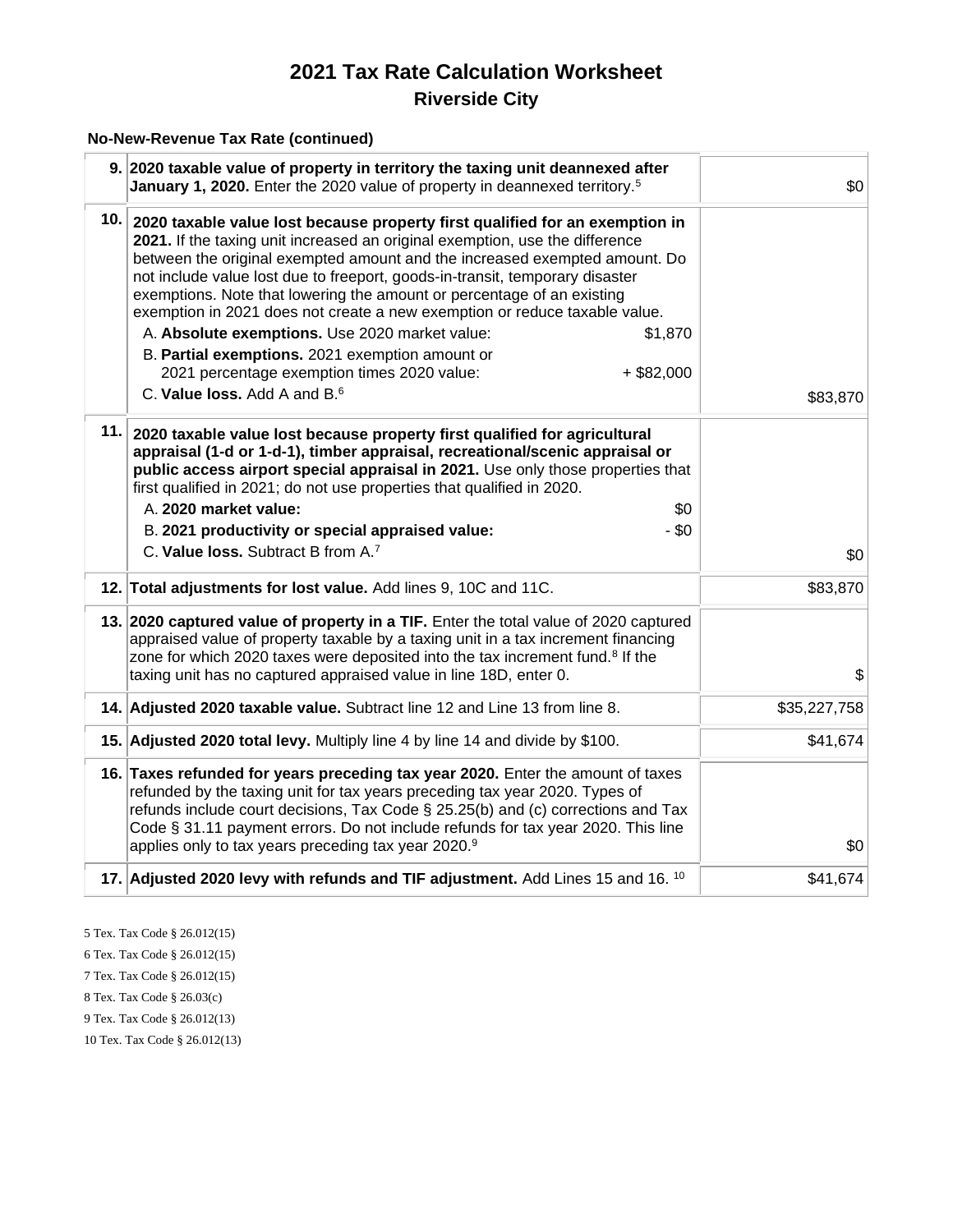#### **No-New-Revenue Tax Rate (continued)**

| 18.  | Total 2021 taxable value on the 2021 certified appraisal roll today. This<br>value includes only certified values or certified estimate of values and includes<br>the total taxable value of homesteads with tax ceilings (will deduct in line 20).<br>These homesteads includes homeowners age 65 or older or disabled. <sup>11</sup>                                                                                                                                                                                                                                                                                                                                                                                                                                                                                                                                                                                                                                                                                                                                                                                                                                                                                                                                                                            |                        |              |
|------|-------------------------------------------------------------------------------------------------------------------------------------------------------------------------------------------------------------------------------------------------------------------------------------------------------------------------------------------------------------------------------------------------------------------------------------------------------------------------------------------------------------------------------------------------------------------------------------------------------------------------------------------------------------------------------------------------------------------------------------------------------------------------------------------------------------------------------------------------------------------------------------------------------------------------------------------------------------------------------------------------------------------------------------------------------------------------------------------------------------------------------------------------------------------------------------------------------------------------------------------------------------------------------------------------------------------|------------------------|--------------|
|      | A. Certified values:                                                                                                                                                                                                                                                                                                                                                                                                                                                                                                                                                                                                                                                                                                                                                                                                                                                                                                                                                                                                                                                                                                                                                                                                                                                                                              | \$45,914,786           |              |
|      | B. Counties: Include railroad rolling stock values<br>certified by the Comptroller's office:                                                                                                                                                                                                                                                                                                                                                                                                                                                                                                                                                                                                                                                                                                                                                                                                                                                                                                                                                                                                                                                                                                                                                                                                                      | $+$ \$0                |              |
|      | C. Pollution control and energy storage system<br>exemption: Deduct the value of property<br>exempted for the current tax year for the first time<br>as pollution control or energy storage system<br>property:                                                                                                                                                                                                                                                                                                                                                                                                                                                                                                                                                                                                                                                                                                                                                                                                                                                                                                                                                                                                                                                                                                   | $-$ \$0                |              |
|      | D. Tax increment financing: Deduct the 2021<br>captured appraised value of property taxable by a<br>taxing unit in a tax increment financing zone for<br>which the 2021 taxes will be deposited into the<br>tax increment fund. Do not include any new<br>property value that will be included in line 23                                                                                                                                                                                                                                                                                                                                                                                                                                                                                                                                                                                                                                                                                                                                                                                                                                                                                                                                                                                                         |                        |              |
|      | below. <sup>12</sup>                                                                                                                                                                                                                                                                                                                                                                                                                                                                                                                                                                                                                                                                                                                                                                                                                                                                                                                                                                                                                                                                                                                                                                                                                                                                                              | $-$ \$0                |              |
|      | E. Total 2021 value. Add A and B, then subtract C<br>and D.                                                                                                                                                                                                                                                                                                                                                                                                                                                                                                                                                                                                                                                                                                                                                                                                                                                                                                                                                                                                                                                                                                                                                                                                                                                       |                        | \$45,914,786 |
| 19.∣ | Total value of properties under protest or not included on certified<br>appraisal roll. <sup>13</sup><br>A. 2021 taxable value of properties under<br>protest. The chief appraiser certifies a list of<br>properties still under ARB protest. The list shows<br>the appraisal district's value and the taxpayer's<br>claimed value, if any or an estimate of the value if<br>the taxpayer wins. For each of the properties under<br>protest, use the lowest of these values. Enter the<br>total value under protest. <sup>14</sup><br>B. 2021 value of properties not under protest or<br>included on certified appraisal roll. The chief<br>appraiser gives taxing units a list of those taxable<br>properties that the chief appraiser knows about but<br>are not included at appraisal roll certification.<br>These properties also are not on the list of<br>properties that are still under protest. On this list of<br>properties, the chief appraiser includes the market<br>value, appraised value and exemptions for the<br>preceding year and a reasonable estimate of the<br>market value, appraised value and exemptions for<br>the current year. Use the lower market, appraised<br>or taxable value (as appropriate). Enter the total<br>value of property not on the certified roll. <sup>15</sup> | \$1,165,790<br>$+$ \$0 |              |

11 Tex. Tax Code § 26.12, 26.04(c-2)

12 Tex. Tax Code § 26.03(c)

13 Tex. Tax Code § 26.01(c) and (d)

14 Tex. Tax Code § 26.01(c)

15 Tex. Tax Code § 26.01(d)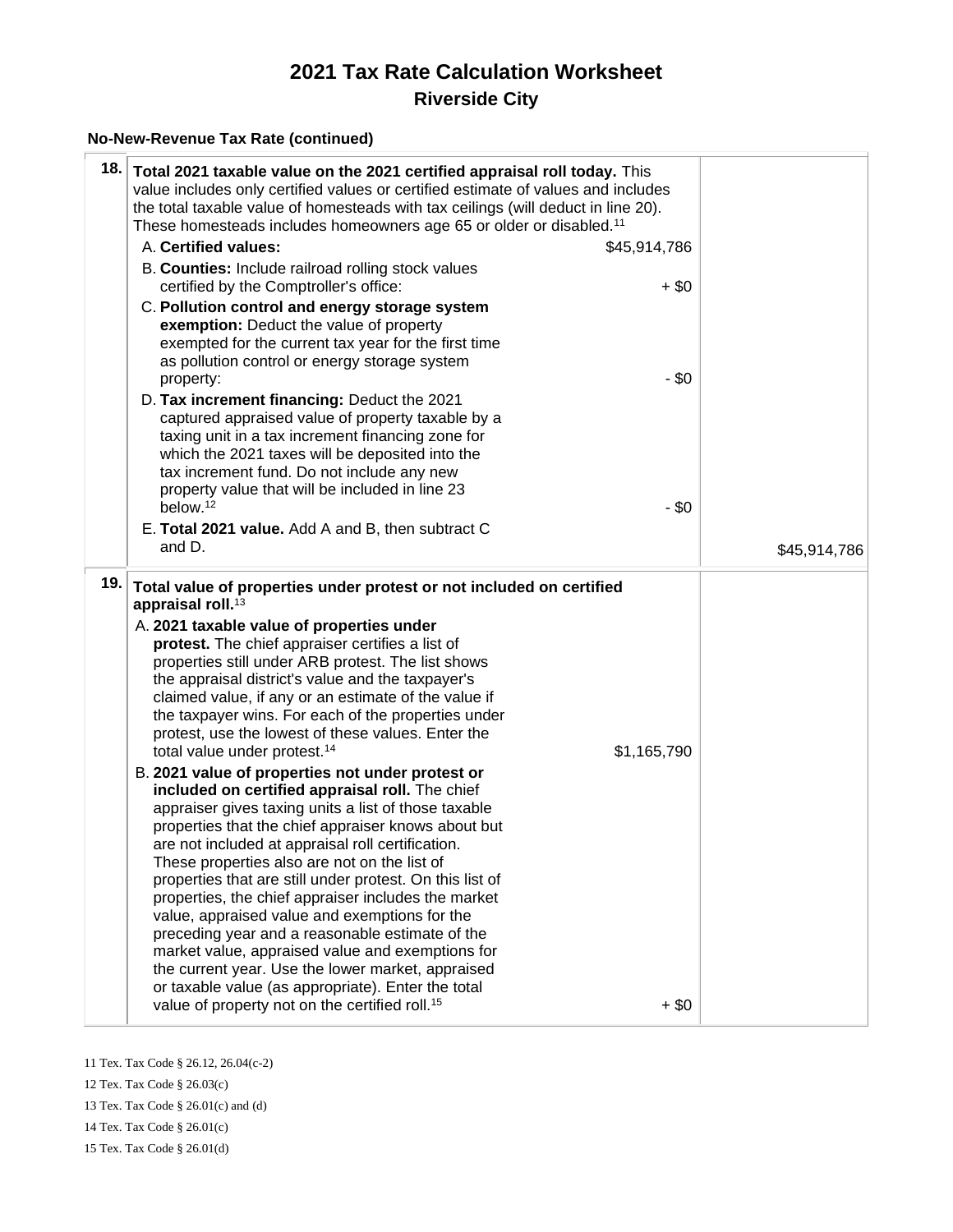#### **No-New-Revenue Tax Rate (concluded)**

| 19.<br>(cont.) | C. Total value under protest or not certified. Add<br>A and B.                                                                                                                                                                                                                                                                                                                                                                                                                                                                                                                                                                                 | \$1,165,790   |
|----------------|------------------------------------------------------------------------------------------------------------------------------------------------------------------------------------------------------------------------------------------------------------------------------------------------------------------------------------------------------------------------------------------------------------------------------------------------------------------------------------------------------------------------------------------------------------------------------------------------------------------------------------------------|---------------|
|                | 20. 2021 tax ceilings. Counties, cities and junior colleges enter 2021 total taxable<br>value of homesteads with tax ceilings. These include the homesteads of<br>homeowners age 65 or older or disabled. Other taxing units enter "0". If your<br>taxing units adopted the tax ceiling provision in 2020 or a prior year for<br>homeowners age 65 or older or disabled, use this step. <sup>16</sup>                                                                                                                                                                                                                                          | \$6,810,887   |
|                | 21. 2021 total taxable value. Add lines 18E and 19C. Subtract line 20. <sup>17</sup>                                                                                                                                                                                                                                                                                                                                                                                                                                                                                                                                                           | \$40,269,689  |
|                | 22. Total 2021 taxable value of properties in territory annexed after January 1,<br>2020. Include both real and personal property. Enter the 2021 value of property<br>in territory annexed. <sup>18</sup>                                                                                                                                                                                                                                                                                                                                                                                                                                     | \$0           |
|                | 23. Total 2021 taxable value of new improvements and new personal property<br>located in new improvements. New means the item was not on the appraisal<br>roll in 2020. An improvement is a building, structure, fixture or fence erected on<br>or affixed to land. New additions to existing improvements may be included if<br>the appraised value can be determined. New personal property in a new<br>improvement must have been brought into the taxing unit after January 1, 2020<br>and be located in a new improvement. New improvements do include property<br>on which a tax abatement agreement has expired for 2021. <sup>19</sup> | \$2,068,100   |
|                | 24. Total adjustments to the 2021 taxable value. Add lines 22 and 23.                                                                                                                                                                                                                                                                                                                                                                                                                                                                                                                                                                          | \$2,068,100   |
|                | 25. Adjusted 2021 taxable value. Subtract line 24 from line 21.                                                                                                                                                                                                                                                                                                                                                                                                                                                                                                                                                                                | \$38,201,589  |
|                | 26. 2021 NNR tax rate. Divide line 17 by line 25 and multiply by \$100. <sup>20</sup>                                                                                                                                                                                                                                                                                                                                                                                                                                                                                                                                                          | \$0.109/\$100 |
|                | 27. COUNTIES ONLY. Add together the NNR tax rates for each type of tax the<br>county levies. The total is the 2021 county NNR tax rate. <sup>21</sup>                                                                                                                                                                                                                                                                                                                                                                                                                                                                                          | $$$ /\$100    |

16 Tex. Tax Code § 26.012(6)(B) 17 Tex. Tax Code § 26.012(6)

18 Tex. Tax Code § 26.012(17)

19 Tex. Tax Code § 26.012(17)

20 Tex. Tax Code § 26.04(c)

21 Tex. Tax Code § 26.04(d)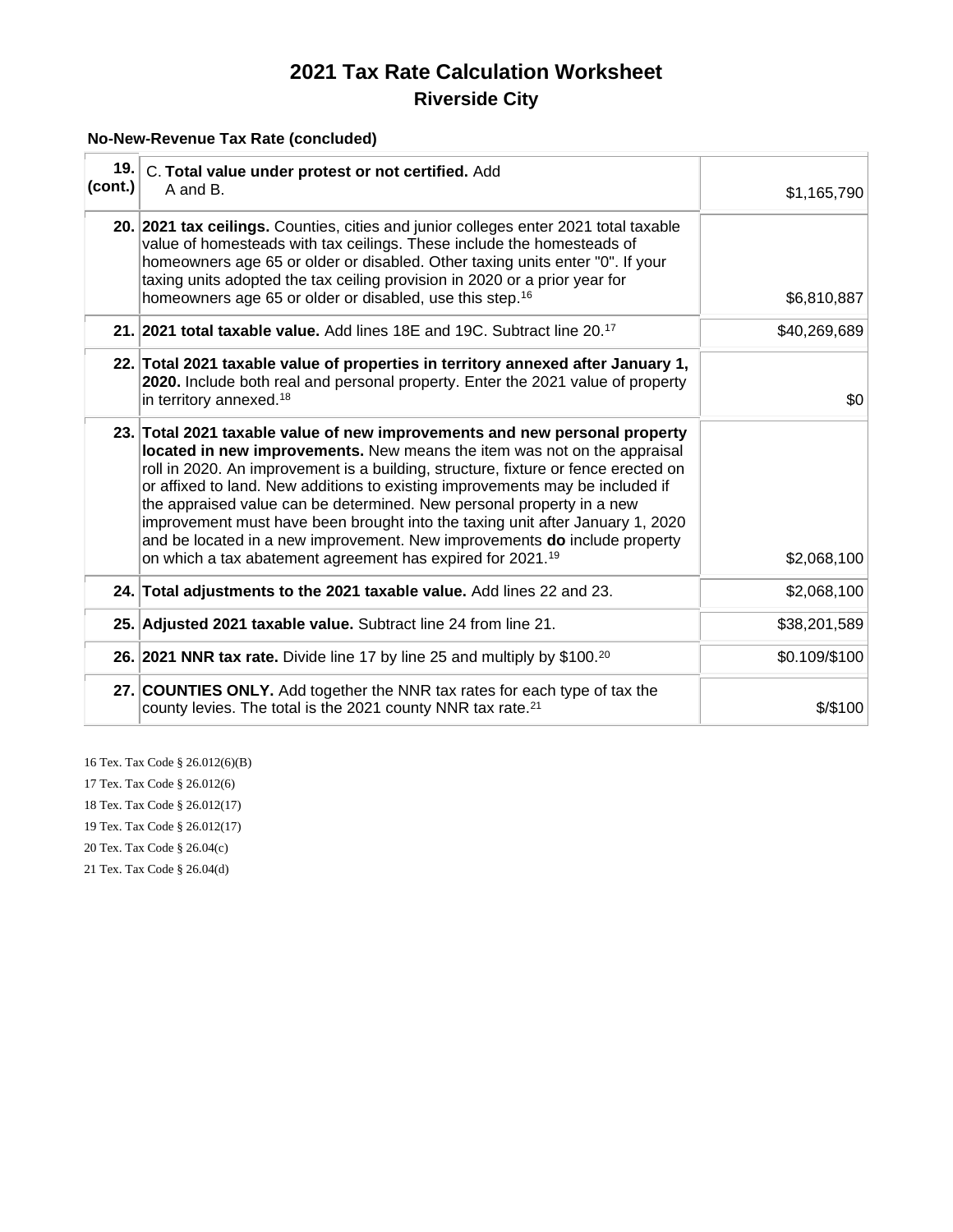#### **Voter-Approval Tax Rate**

The voter-approval tax rate is the highest tax rate that a taxing unit may adopt without holding an election to seek voter approval of the rate. The voter-approval tax rate is split into two separate rates:

- 1. **Maintenance and Operations (M&O) Tax Rate:** The M&O portion is the tax rate that is needed to raise the same amount of taxes that the taxing unit levied in the prior year plus the applicable percentage allowed by law. This rate accounts for such things as salaries, utilities and day-to-day operations.
- 2. **Debt Rate:** The debt rate includes the debt service necessary to pay the taxing unit's debt payments in the coming year. This rate accounts for principal and interest on bonds and other debt secured by property tax revenue.

The voter-approval tax rate for a county is the sum of the voter-approval tax rates calculated for each type of tax the county levies. In most cases the voter-approval tax rate exceeds the no-new-revenue tax rate, but occasionally decreases in a taxing unit's debt service will cause the NNR tax rate to be higher than the voter-approval tax rate.

|     | 28. 2020 M&O tax rate. Enter the 2020 M&O tax rate.                                                                                                                                                                                                                                                                                                                                                                                                                                                                                                                                                                                                                                                                   | \$0.1183/\$100 |
|-----|-----------------------------------------------------------------------------------------------------------------------------------------------------------------------------------------------------------------------------------------------------------------------------------------------------------------------------------------------------------------------------------------------------------------------------------------------------------------------------------------------------------------------------------------------------------------------------------------------------------------------------------------------------------------------------------------------------------------------|----------------|
|     | 29. 2020 taxable value, adjusted for actual and potential court-ordered<br>adjustments. Enter the amount in line 8 of the No-New-Revenue Tax Rate<br>Worksheet.                                                                                                                                                                                                                                                                                                                                                                                                                                                                                                                                                       | \$35,311,628   |
|     | 30. Total 2020 M&O levy. Multiply line 28 by line 29 and divide by \$100.                                                                                                                                                                                                                                                                                                                                                                                                                                                                                                                                                                                                                                             | \$41,773       |
| 31. | Adjusted 2020 levy for calculating NNR M&O taxes.<br>A. M&O taxes refunded for years preceding tax<br>year 2020: Enter the amount of M&O taxes<br>refunded in the preceding year for taxes before that<br>year. Types of refunds include court decisions, Tax<br>Code Section 25.25(b) and (c) corrections and Tax<br>Code Section 31.11 payment errors. Do not include<br>refunds for tax year 2020. This line applies only to<br>$+$ \$0<br>tax years preceding tax year 2020.<br>B. 2020 taxes in TIF.: Enter the amount of taxes paid<br>into the tax increment fund for a reinvestment zone<br>as agreed by the taxing unit. If the taxing unit has<br>no 2021 captured appraised value in Line 18D,<br>enter 0. | $-$ \$0        |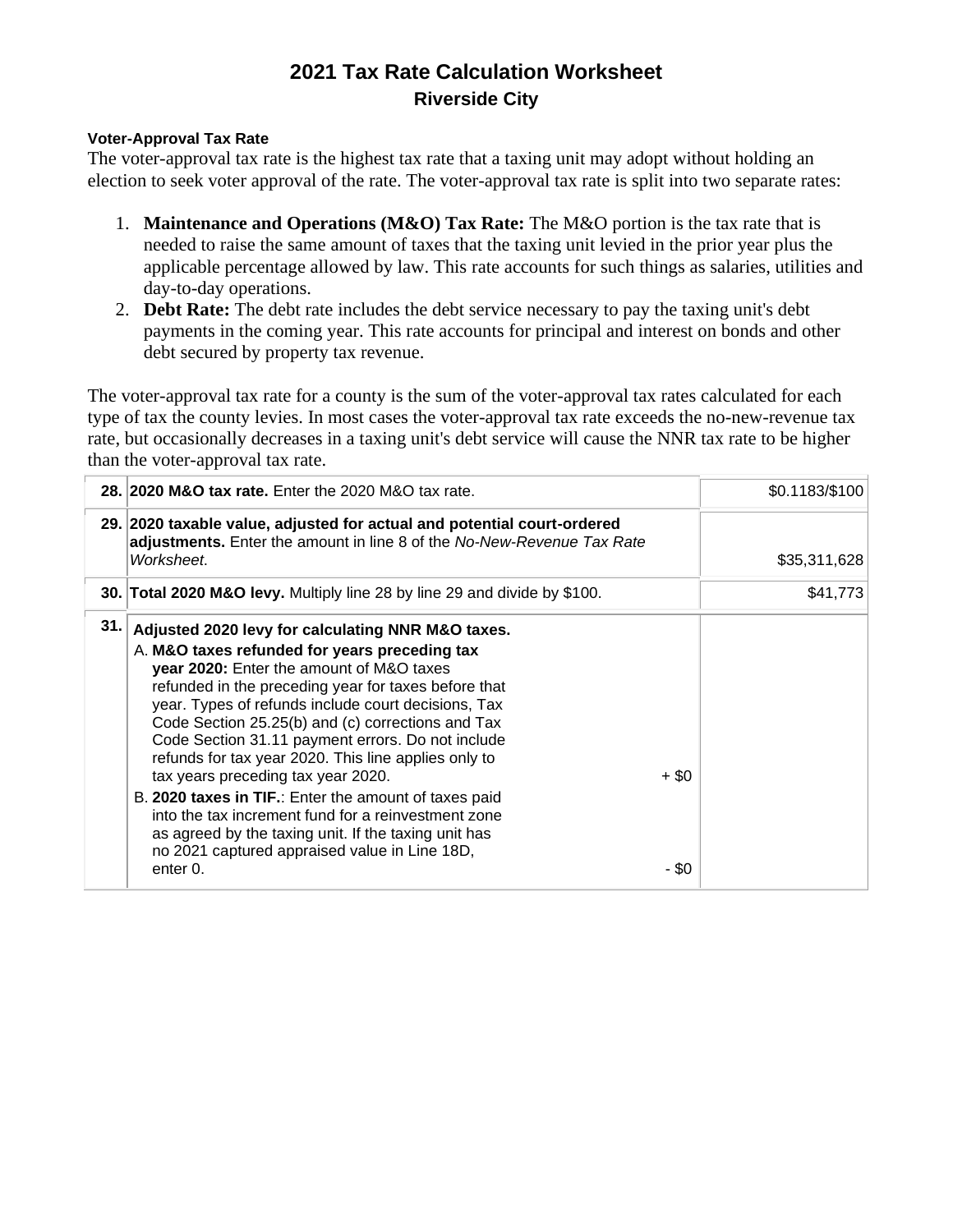#### **Voter-Approval Tax Rate (continued)**

| 31.<br>(cont.) | C. 2020 transferred function.: If discontinuing all of<br>a department, function or activity and transferring<br>it to another taxing unit by written contract, enter<br>the amount spent by the taxing unit discontinuing<br>the function in the 12 months preceding the month<br>of this calculation. If the taxing unit did not operate<br>this function for this 12-month period, use the<br>amount spent in the last full fiscal year in which<br>the taxing unit operated the function. The taxing<br>unit discontinuing the function will subtract this<br>amount in E below. The taxing unit receiving the<br>function will add this amount in E below. Other<br>taxing units enter 0.<br>D. 2020 M&O levy adjustments.: Subtract B from A.<br>For taxing unit with C, subtract if discontinuing<br>function and add if receiving function.<br>E. Add line 30 to 31D.                                  | $+/-$ \$0<br>\$83,545   | \$125,318     |
|----------------|----------------------------------------------------------------------------------------------------------------------------------------------------------------------------------------------------------------------------------------------------------------------------------------------------------------------------------------------------------------------------------------------------------------------------------------------------------------------------------------------------------------------------------------------------------------------------------------------------------------------------------------------------------------------------------------------------------------------------------------------------------------------------------------------------------------------------------------------------------------------------------------------------------------|-------------------------|---------------|
|                | 32. Adjusted 2021 taxable value.<br>Enter the amount in line 25 of the No-New-Revenue Tax Rate Worksheet.                                                                                                                                                                                                                                                                                                                                                                                                                                                                                                                                                                                                                                                                                                                                                                                                      |                         | \$38,201,589  |
|                | 33. 2021 NNR M&O rate. (unadjusted)<br>Divide line 31E by line 32 and multiply by \$100.                                                                                                                                                                                                                                                                                                                                                                                                                                                                                                                                                                                                                                                                                                                                                                                                                       |                         | \$0.328/\$100 |
|                | 34. Rate adjustment for state criminal justice mandate. $^{23}$<br>A. 2021 state criminal justice mandate. Enter the<br>amount spent by a county in the previous 12<br>months providing for the maintenance and<br>operation cost of keeping inmates in county-paid<br>facilities after they have been sentenced. Do not<br>include any state reimbursement received by the<br>county for the same purpose.<br>B. 2020 criminal justice mandate. Enter the amount<br>spent by a county in the 12 months prior to the<br>previous 12 months providing for the maintenance<br>and operation cost of keeping inmates in county-<br>paid facilities after they have been sentenced. Do<br>not include any state reimbursement received by<br>the county for the same purpose. Enter zero if this<br>is the first time the mandate applies.<br>C. Subtract B from A and divide by line 32 and<br>multiply by \$100. | \$0<br>\$0<br>\$0/\$100 |               |
|                | D. Enter the rate calculated in C. If not applicable,<br>enter 0.                                                                                                                                                                                                                                                                                                                                                                                                                                                                                                                                                                                                                                                                                                                                                                                                                                              |                         | \$0/\$100     |

22 [Reserved for expansion]

23 Tex. Tax Code § 26.044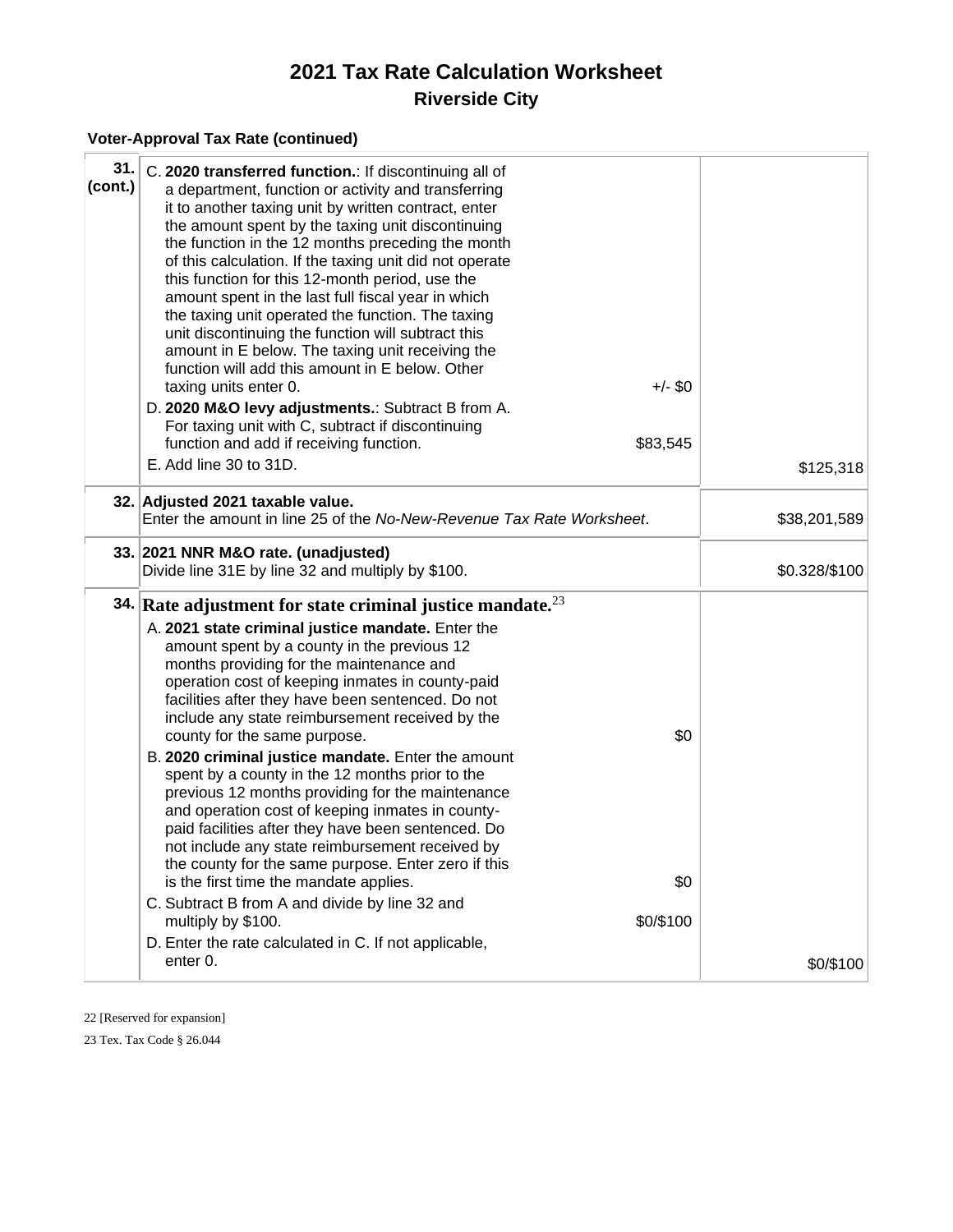#### **Voter-Approval Tax Rate (continued)**

|     | 35. Rate adjustment for indigent health care expenditures. $^{24}$                                                                                                                                                                                                                                                 |           |           |
|-----|--------------------------------------------------------------------------------------------------------------------------------------------------------------------------------------------------------------------------------------------------------------------------------------------------------------------|-----------|-----------|
|     | A. 2021 indigent health care expenditures. Enter<br>the amount paid by a taxing unit providing for the<br>maintenance and operation cost of providing<br>indigent health care for the period beginning on<br>July 1, 2020 and ending on June 30, 2021, less any<br>state assistance received for the same purpose. | \$0       |           |
|     | B. 2020 indigent health care expenditures. Enter<br>the amount paid by a taxing unit providing for the<br>maintenance and operation cost of providing<br>indigent health care for the period beginning on<br>July 1, 2019 and ending on June 30, 2020, less any<br>state assistance received for the same purpose. | \$0       |           |
|     | C. Subtract B from A and divide by line 32 and multiply                                                                                                                                                                                                                                                            |           |           |
|     | by \$100.                                                                                                                                                                                                                                                                                                          | \$0/\$100 |           |
|     | D. Enter the rate calculated in C. If not applicable,                                                                                                                                                                                                                                                              |           |           |
|     | enter 0.                                                                                                                                                                                                                                                                                                           |           | \$0/\$100 |
| 36. | Rate adjustment for county indigent defense compensation. <sup>25</sup>                                                                                                                                                                                                                                            |           |           |
|     | A. 2021 indigent defense compensation<br>expenditures. Enter the amount paid by a county<br>to provide appointed counsel for indigent<br>individuals for the period beginning on July 1, 2020<br>and ending on June 30, 2021, less any state grants                                                                | \$0       |           |
|     | received by the county for the same purpose.<br>B. 2020 indigent defense compensation<br>expenditures. Enter the amount paid by a county<br>to provide appointed counsel for indigent<br>individuals for the period beginning on July 1, 2019<br>and ending on June 30, 2020, less any state grants                |           |           |
|     | received by the county for the same purpose.                                                                                                                                                                                                                                                                       | \$0       |           |
|     | C. Subtract B from A and divide by line 32 and multiply<br>by \$100.                                                                                                                                                                                                                                               | \$0/\$100 |           |
|     | D. Multiply B by 0.05 and divide by line 32 and multiply<br>by \$100.                                                                                                                                                                                                                                              | \$0/\$100 |           |
|     | E. Enter the lessor of C and D. If not applicable, enter                                                                                                                                                                                                                                                           |           |           |
|     | 0.                                                                                                                                                                                                                                                                                                                 |           | \$0/\$100 |

24 Tex. Tax Code § 26.0442 25 Tex. Tax Code § 26.0442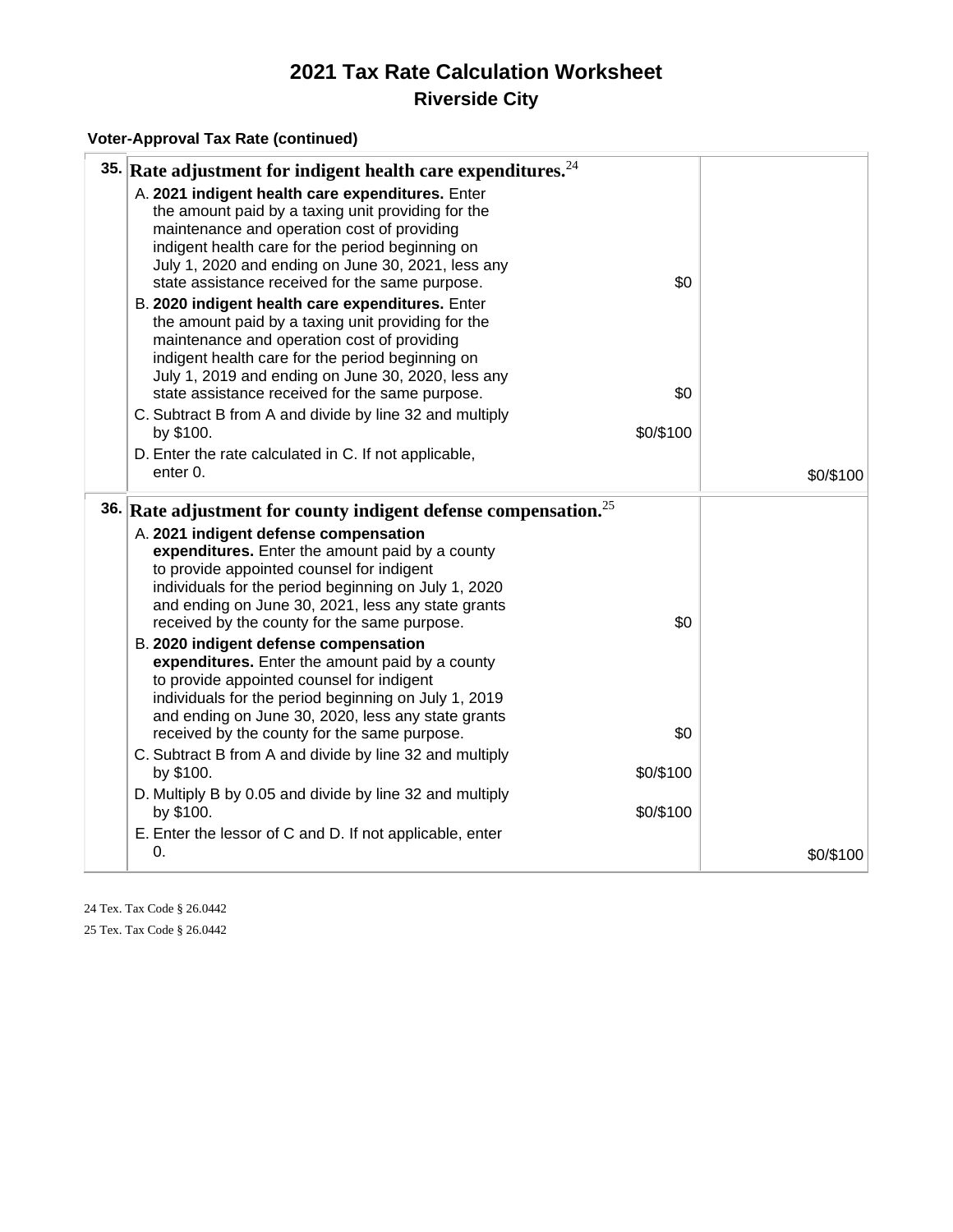#### **Voter-Approval Tax Rate (continued)**

| 37. Rate adjustment for county hospital expenditures. <sup>26</sup>         |           |               |
|-----------------------------------------------------------------------------|-----------|---------------|
| A. 2021 eligible county hospital                                            |           |               |
| expenditures. Enter the amount paid by the county                           |           |               |
| or municipality to maintain and operate an eligible                         |           |               |
| county hospital for the period beginning on July 1,                         |           |               |
| 2020 and ending on June 30, 2021                                            | \$0       |               |
| B. 2020 eligible county hospital                                            |           |               |
| expenditures. Enter the amount paid by the county                           |           |               |
| or municipality to maintain and operate an eligible                         |           |               |
| county hospital for the period beginning on July 1,                         |           |               |
| 2019 and ending on June 30, 2020.                                           | \$0       |               |
| C. Subtract B from A and divide by line 32 and multiply                     |           |               |
| by \$100.                                                                   | \$0/\$100 |               |
| D. Multiply B by 0.08 and divide by line 32 and multiply                    |           |               |
| by \$100.                                                                   | \$0/\$100 |               |
| E. Enter the lessor of C and D, if applicable. If not                       |           |               |
| applicable, enter 0.                                                        |           | \$0/\$100     |
|                                                                             |           |               |
| 38. Rate adjustment for defunding municipality. This adjustment only        |           |               |
| applies to a municipality that is considered to be a defunding municipality |           |               |
| for the current tax year under Chapter 109, Local Government Code.          |           |               |
| Chapter 109, Local Government Code only applies to municipalities with a    |           |               |
|                                                                             |           |               |
| population of more than 250,000 and includes a written determination by     |           |               |
| the Office of the Governor. See Tax Code 26.0444 for more information.      |           |               |
| A. Amount appropriated for public safety in                                 |           |               |
| 2020. Enter the amount of money appropriated for                            |           |               |
| public safety in the budget adopted by the                                  |           |               |
| municipality for the preceding fiscal year.                                 | \$        |               |
| B. Expenditures for public safety in 2020. Enter the                        |           |               |
| amount of money spent by the municipality for                               |           |               |
| public safety during the preceding fiscal year.                             | \$        |               |
| C. Subtract B from A and divide by line 32 and multiply                     |           |               |
| by \$100.                                                                   | \$/\$100  |               |
| D. Enter the rate calculated in C. If not applicable,                       |           |               |
| enter 0.                                                                    |           | \$/\$100      |
|                                                                             |           |               |
| 39. Adjusted 2021 NNR M&O rate.                                             |           |               |
| Add lines 33, 34D, 35D, 36E, and 37E. Subtract line 38D.                    |           | \$0.328/\$100 |

26 Tex. Tax Code § 26.0443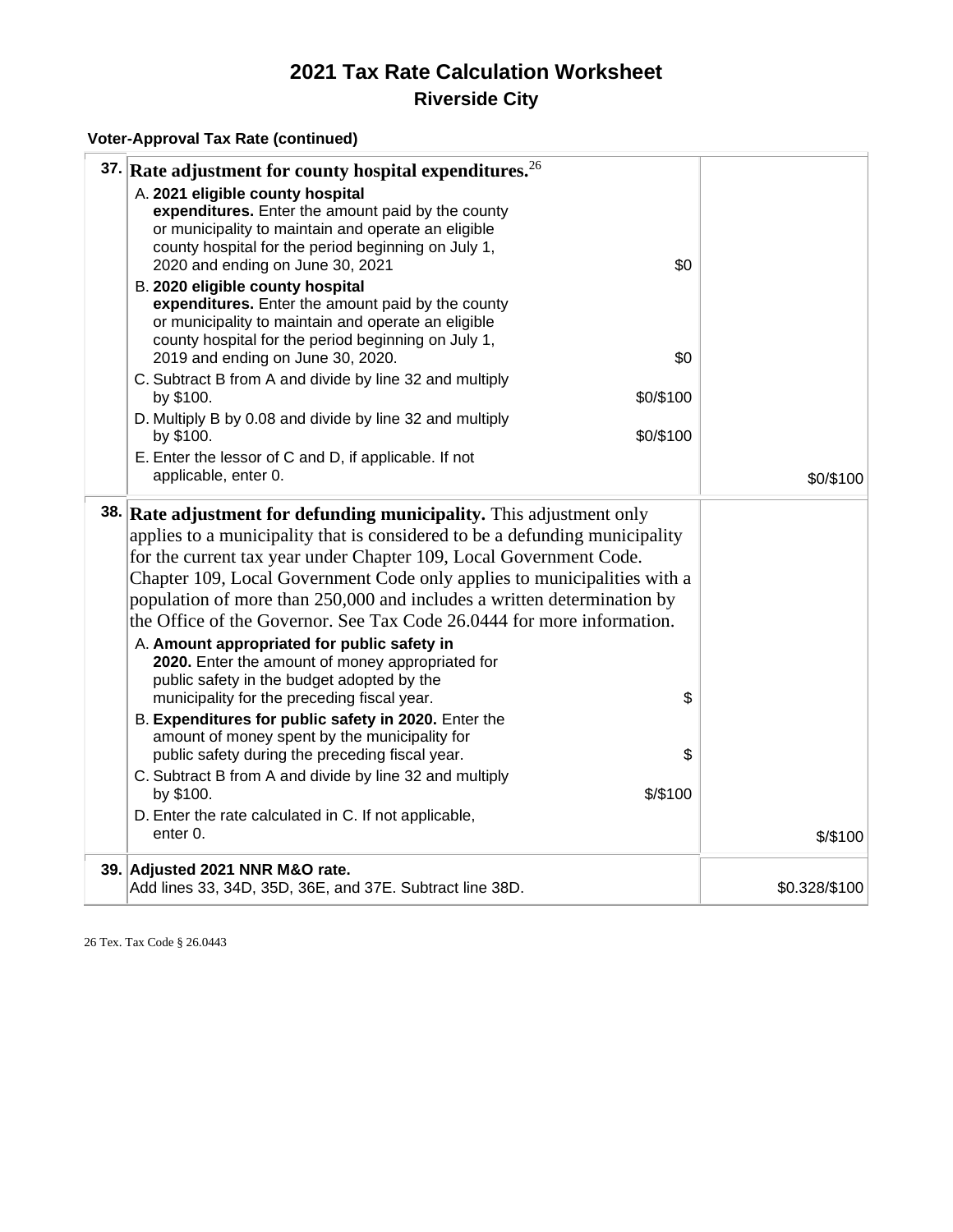#### **Voter-Approval Tax Rate (continued)**

|      | 40. Adjustment for 2020 sales tax specifically to reduce property<br>values. Cities, counties and hospital districts that collected and spent<br>additional sales tax on M&O expenses in 2020 should complete this line.<br>These entities will deduct the sales tax gain rate for 2021 in Section 3.<br>Other taxing units, enter zero.<br>A. Enter the amount of additional sales tax collected<br>and spent on M&O expenses in 2020, if any.<br>Counties must exclude any amount that was spent<br>for economic development grants from the amount<br>of sales tax spent.<br>\$83,545<br>\$/\$100<br>B. Divide line 40A by line 32 and multiply by \$100.<br>C. Add Line 40B to Line 39.                                                                                                                                                                                                                                          | \$/\$100       |
|------|--------------------------------------------------------------------------------------------------------------------------------------------------------------------------------------------------------------------------------------------------------------------------------------------------------------------------------------------------------------------------------------------------------------------------------------------------------------------------------------------------------------------------------------------------------------------------------------------------------------------------------------------------------------------------------------------------------------------------------------------------------------------------------------------------------------------------------------------------------------------------------------------------------------------------------------|----------------|
|      | 41. 2021 voter-approval M&O rate. Enter the rate as calculated by the appropriate<br>scenario below.<br>Special Taxing Unit. If the taxing unit qualifies as a<br>special taxing unit, multiply line 40C by 1.08.<br>Other Taxing Unit. If the taxing unit does not<br>qualify as a special taxing unit, multiply Line 40C by<br>1.035                                                                                                                                                                                                                                                                                                                                                                                                                                                                                                                                                                                               | \$0.3394/\$100 |
| D41. | Disaster Line 41 (D41): 2021 voter-approval M&O rate for taxing unit affected<br>by disaster declaration. If the taxing unit is located in an area declared a<br>disaster area and at least one person is granted an exemption under Tax Code<br>Section 11.35 for property located in the taxing unit, the governing body may<br>direct the person calculating the voter-approval tax rate to calculate in the manner<br>provided for a special taxing unit. The taxing unit shall continue to calculate the<br>voter-approval tax rate in this manner until the earlier of<br>1) the first year in which total taxable value on the certified appraisal roll exceeds<br>the total taxable value of the tax year in which the disaster occurred, or<br>2) the third tax year after the tax year in which the disaster occurred<br>If the taxing unit qualifies under this scenario, multiply Line 40C by 1.08. <sup>27</sup> If the |                |
|      | taxing unit does not qualify, do not complete Disaster Line 41 (Line D41).                                                                                                                                                                                                                                                                                                                                                                                                                                                                                                                                                                                                                                                                                                                                                                                                                                                           | $$$ /\$100     |

27 Tex. Tax Code § 26.042(a)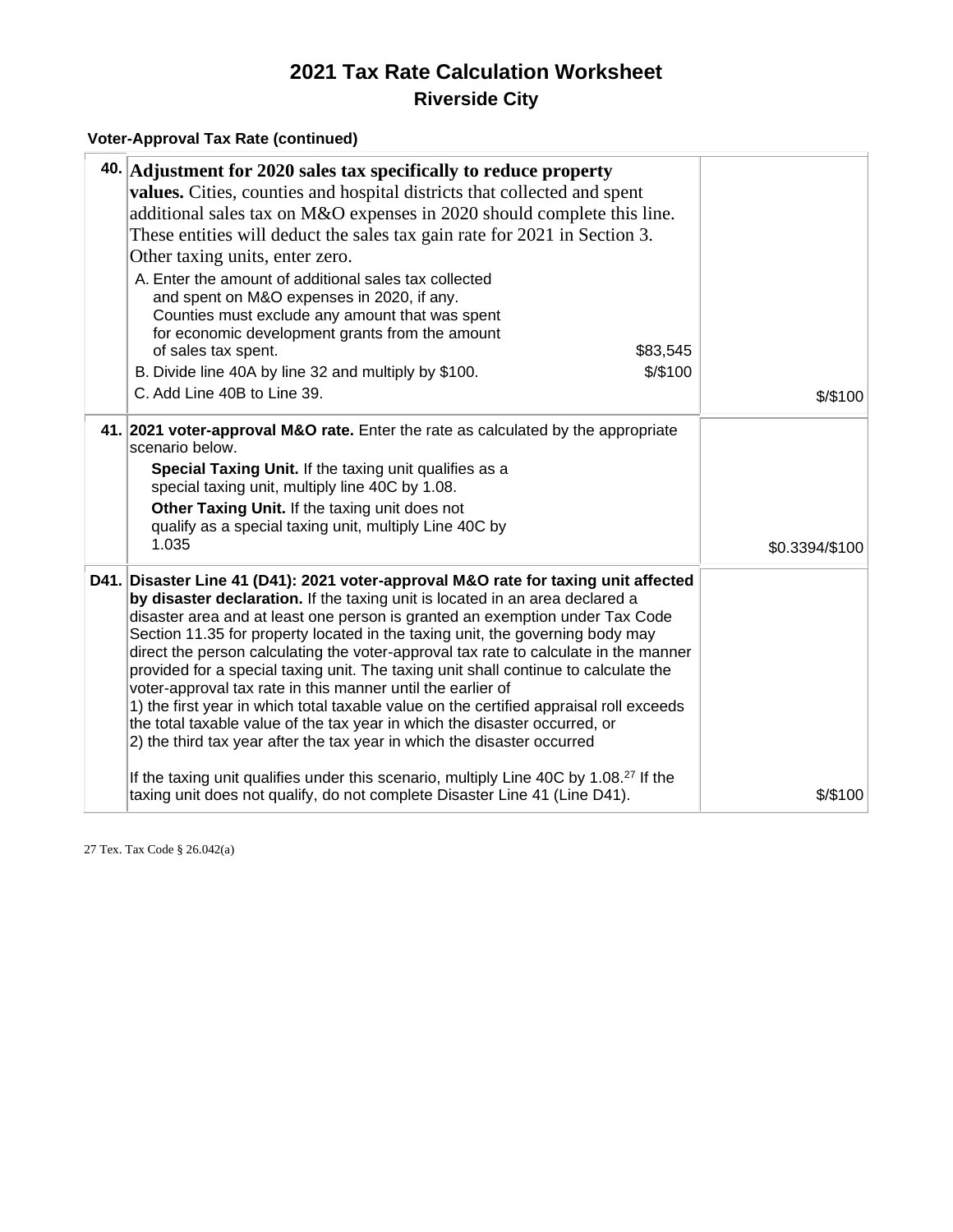#### **Voter-Approval Tax Rate (continued)**

| 42. Total 2021 debt to be paid with property taxes and additional sales tax<br>revenue. Debt means the interest and principal that will be paid on debts<br>that:<br>(1) are paid by property taxes,<br>(2) are secured by property taxes,<br>(3) are scheduled for payment over a period longer than one year, and<br>(4) are not classified in the taxing unit's budget as M&O expenses.<br>A: Debt also includes contractual payments to other taxing<br>units that have incurred debts on behalf of this taxing<br>unit, if those debts meet the four conditions above.<br>Include only amounts that will be paid from property tax<br>revenue. Do not include appraisal district budget<br>payments. If the governing body of a taxing unit<br>authorized or agreed to authorize a bond, warrant,<br>certificate of obligation, or other evidence of<br>indebtedness on or after Sept. 1, 2021, verify if it meets<br>the amended definition of debt before including it<br>here. <sup>28</sup><br>Enter debt amount.<br>B: Subtract unencumbered fund amount used to reduce<br>total debt.<br>C: Subtract certified amount spent from sales tax to<br>reduce debt (enter zero if none).<br>D: Subtract amount paid from other resources. | \$0<br>-\$0<br>-\$0<br>$-\$0$ |
|------------------------------------------------------------------------------------------------------------------------------------------------------------------------------------------------------------------------------------------------------------------------------------------------------------------------------------------------------------------------------------------------------------------------------------------------------------------------------------------------------------------------------------------------------------------------------------------------------------------------------------------------------------------------------------------------------------------------------------------------------------------------------------------------------------------------------------------------------------------------------------------------------------------------------------------------------------------------------------------------------------------------------------------------------------------------------------------------------------------------------------------------------------------------------------------------------------------------------------------------|-------------------------------|
| E: Adjusted debt. Subtract B, C and D from A.<br>43. Certified 2020 excess debt collections. Enter the amount certified by the                                                                                                                                                                                                                                                                                                                                                                                                                                                                                                                                                                                                                                                                                                                                                                                                                                                                                                                                                                                                                                                                                                                 | \$0                           |
| collector. <sup>29</sup>                                                                                                                                                                                                                                                                                                                                                                                                                                                                                                                                                                                                                                                                                                                                                                                                                                                                                                                                                                                                                                                                                                                                                                                                                       | \$0                           |
| 44. Adjusted 2021 debt. Subtract line 43 from line 42E.                                                                                                                                                                                                                                                                                                                                                                                                                                                                                                                                                                                                                                                                                                                                                                                                                                                                                                                                                                                                                                                                                                                                                                                        | \$0                           |
| 45. 2021 anticipated collection rate.<br>A. Enter the 2021 anticipated collection rate certified<br>by the collector. <sup>30</sup><br>100.0000%<br>B. Enter the 2020 actual collection rate.<br>99.1600%<br>C. Enter the 2019 actual collection rate.<br>98.5200%<br>101.5300%<br>D. Enter the 2018 actual collection rate.<br>E. If the anticipated collection rate in A is lower than<br>actual collection rates in B, C and D, enter the<br>lowest collection rate from B, C and D. If the<br>anticipated rate in A is higher than at least one of<br>the rates in the prior three years, enter the rate<br>from A. Note that the rate can be greater than<br>100%. 31                                                                                                                                                                                                                                                                                                                                                                                                                                                                                                                                                                     | 100.0000%                     |
|                                                                                                                                                                                                                                                                                                                                                                                                                                                                                                                                                                                                                                                                                                                                                                                                                                                                                                                                                                                                                                                                                                                                                                                                                                                |                               |

28 Tex. Tax Code § 26.012(7)

29 Tex. Tax Code § 26.012(10) and 16.04(b)

30 Tex. Tax Code § 26.04(b)

31 Tex. Tax Code § 26.04(h),(h-1) and (h-2)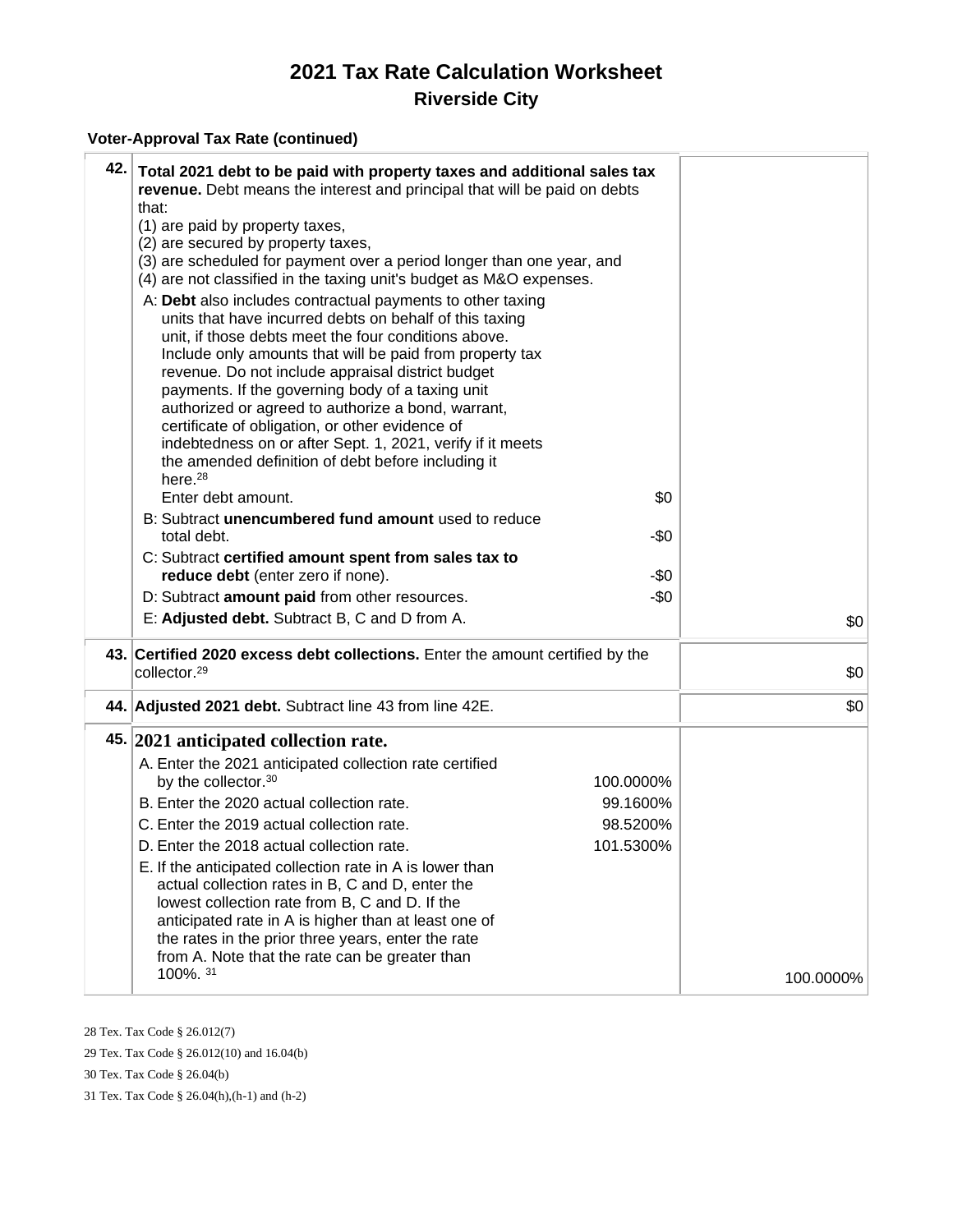#### **Voter-Approval Tax Rate (concluded)**

| 46. 2021 debt adjusted for collections. Divide line 44 by line 45E.                                                                                                                                                                                                                   | \$0            |  |  |
|---------------------------------------------------------------------------------------------------------------------------------------------------------------------------------------------------------------------------------------------------------------------------------------|----------------|--|--|
| 47. 2021 total taxable value. Enter the amount on line 21 of the No-New-Revenue<br>Tax Rate Worksheet.                                                                                                                                                                                | \$40,269,689   |  |  |
| 48. 2021 debt rate. Divide line 46 by line 47 and multiply by \$100.                                                                                                                                                                                                                  | \$0/\$100      |  |  |
| 49. 2021 voter-approval tax rate. Add lines 41 and 48.                                                                                                                                                                                                                                | \$0.3394/\$100 |  |  |
| D49. Disaster Line 49 (D49): 2021 voter-approval tax rate for taxing unit affected<br>by disaster declaration. Complete this line if the taxing unit calculated the voter-<br>approval tax rate in the manner provided for a special taxing unit on Line D41.<br>Add Line D41 and 48. | \$/\$100       |  |  |
| 50. COUNTIES ONLY. Add together the voter-approval tax rates for each type of tax<br>the county levies. The total is the 2021 county voter-approval tax rate.                                                                                                                         | \$/\$100       |  |  |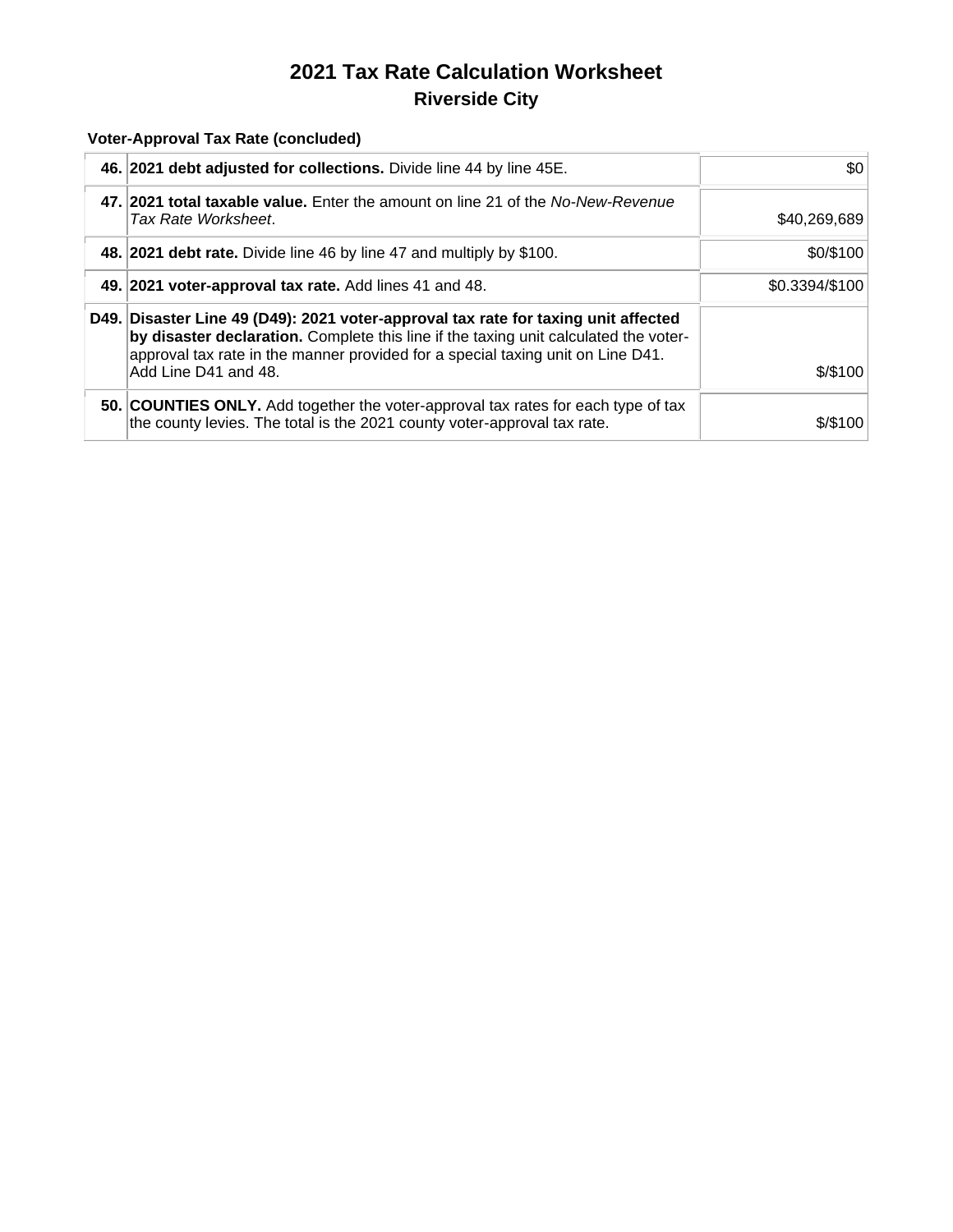#### **NNR Tax Rate and Voter-Approval Tax Rate Adjustments for Additional Sales Tax to Reduce Property Taxes**

Cities, counties and hospital districts may levy a sales tax specifically to reduce property taxes. Local voters by election must approve imposing or abolishing the additional sales tax. If approved, the taxing unit must reduce its NNR and voter-approval tax rates to offset the expected sales tax revenue. This section should only be completed by a county, city or hospital district that is required to adjust its NNR tax rate and/or voter-approval tax rate because it adopted the additional sales tax.

| 51. Taxable Sales. For taxing units that adopted the sales tax in November 2020 or<br>May 2021, enter the Comptroller's estimate of taxable sales for the previous four<br>quarters. <sup>32</sup> Estimates of taxable sales may be obtained through the Comptroller's<br>Allocation Historical Summary webpage. Taxing units that adopted the sales tax<br>before November 2020, skip this line. | \$0            |
|----------------------------------------------------------------------------------------------------------------------------------------------------------------------------------------------------------------------------------------------------------------------------------------------------------------------------------------------------------------------------------------------------|----------------|
| 52. Estimated sales tax revenue. Counties exclude any amount that is or will be<br>spent for economic development grants from the amount of estimated sales tax<br>revenue. <sup>33</sup>                                                                                                                                                                                                          |                |
| Taxing units that adopted the sales tax in November 2020 or in May<br>2021. Multiply the amount on Line 51 by the sales tax rate (.01, .005, or .0025, as<br>applicable) and multiply the result by .95.34                                                                                                                                                                                         |                |
| $-OR-$                                                                                                                                                                                                                                                                                                                                                                                             |                |
| Taxing units that adopted the sales tax before November 2020. Enter the<br>sales tax revenue for the previous four quarters. Do not multiply by .95.                                                                                                                                                                                                                                               | \$83,545       |
| 53. 2021 total taxable value. Enter the amount from line 21 of the No-New-Revenue<br>Tax Rate Worksheet.                                                                                                                                                                                                                                                                                           | \$40,269,689   |
| 54. Sales tax adjustment rate. Divide line 52 by line 53 and multiply by \$100.                                                                                                                                                                                                                                                                                                                    | \$0.2074/\$100 |
| 55. 2021 NNR tax rate, unadjusted for sales tax. <sup>35</sup> Enter the rate from line 26 or 27,<br>as applicable, on the No-New-Revenue Tax Rate Worksheet.                                                                                                                                                                                                                                      | \$0.109/\$100  |
| 56. 2021 NNR tax rate, adjusted for sales tax.                                                                                                                                                                                                                                                                                                                                                     |                |
| Taxing units that adopted the sales tax in November 2020 or in May<br>2021. Subtract line 54 from line 55. Skip to line 57 if you adopted the additional<br>sales tax before November 2020.                                                                                                                                                                                                        | \$0.109/\$100  |
| 57. 2021 voter-approval tax rate, unadjusted for sales tax. <sup>36</sup> Enter the rate from<br>line 49, line D49 (disaster) or line 50 (counties), as applicable, of the Voter-<br>Approval Tax Rate Worksheet.                                                                                                                                                                                  | \$0.3394/\$100 |
| 58. 2021 voter-approval tax rate, adjusted for sales tax. Subtract line 54 from line<br>57.                                                                                                                                                                                                                                                                                                        | \$0.132/\$100  |

32 Tex. Tax Code § 26.041(d)

33 Tex. Tax Code § 26.041(i)

34 Tex. Tax Code § 26.041(d)

35 Tex. Tax Code § 26.04(c)

36 Tex. Tax Code § 26.04(c)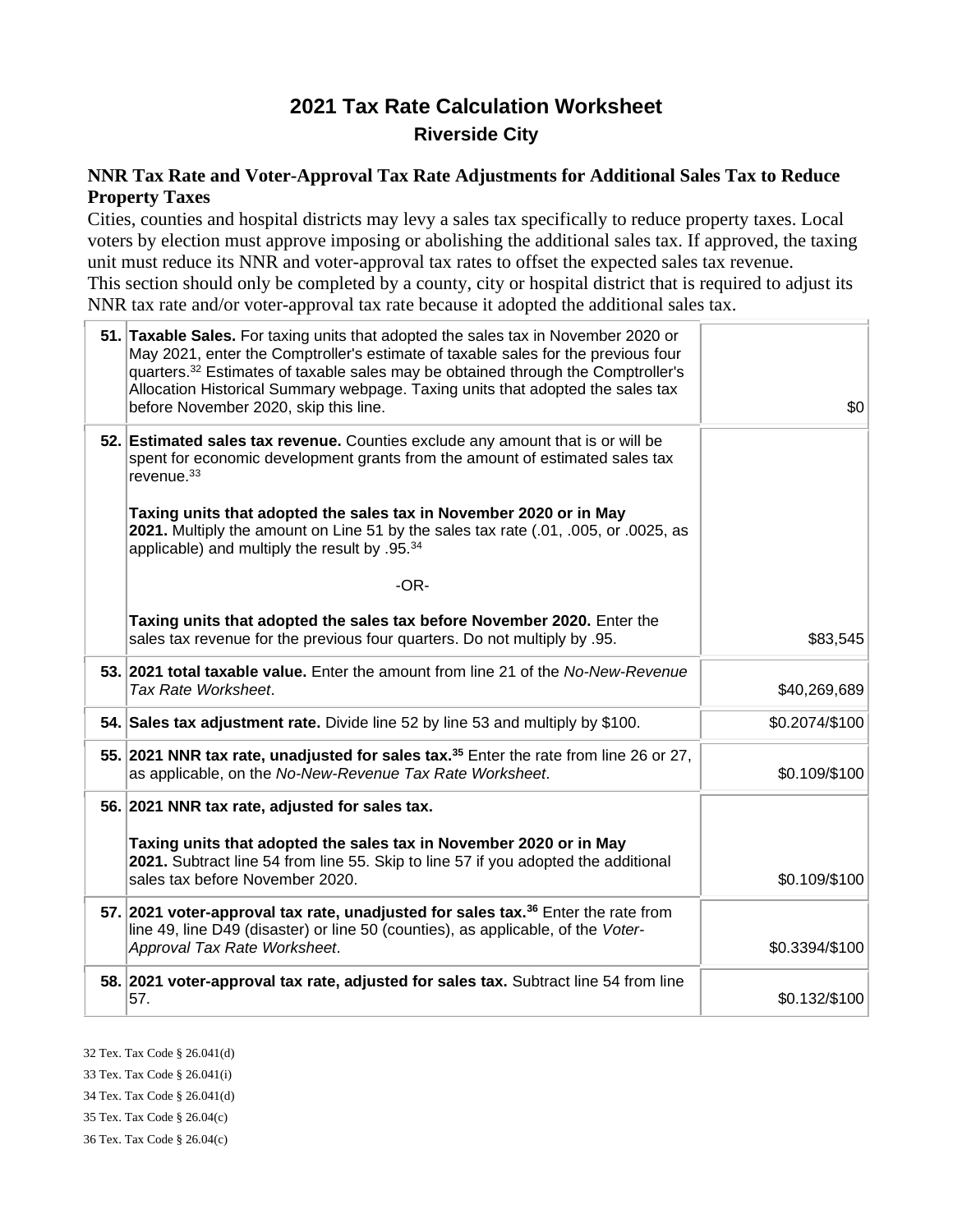#### **Voter-Approval Rate Adjustment for Pollution Control**

A taxing unit may raise its rate for M&O funds used to pay for a facility, device or method for the control of air, water or land pollution. This includes any land, structure, building, installation, excavation, machinery, equipment or device that is used, constructed, acquired or installed wholly or partly to meet or exceed pollution control requirements. The taxing unit's expenses are those necessary to meet the requirements of a permit issued by the Texas Commission on Environmental Quality (TCEQ). The taxing unit must provide the tax assessor with a copy of the TCEQ letter of determination that states the portion of the cost of the installation for pollution control.

This section should only be completed by a taxing unit that uses M&O funds to pay for a facility, device or method for the control of air, water or land pollution.

| 59. Certified expenses from the Texas Commission on Environmental Quality<br><b>(TCEQ).</b> Enter the amount certified in the determination letter from TCEQ. <sup>37</sup> The<br>taxing unit shall provide its tax assessor-collector with a copy of the letter. <sup>38</sup> | \$0            |
|----------------------------------------------------------------------------------------------------------------------------------------------------------------------------------------------------------------------------------------------------------------------------------|----------------|
| 60. 2021 total taxable value. Enter the amount from line 21 of the No-New-Revenue<br>Tax Rate Worksheet.                                                                                                                                                                         | \$40,269,689   |
| 61. Additional rate for pollution control. Divide line 59 by line 60 and multiply by<br>100.                                                                                                                                                                                     | \$0/\$100      |
| 62. 2021 voter-approval tax rate, adjusted for pollution control. Add line 61 to one<br>of the following lines (as applicable): line 49, line D49 (disaster), line 50 (counties)<br>or line 58 (taxing units with the additional sales tax).                                     | \$0.1320/\$100 |

37 Tex. Tax Code § 26.045(d) 38 Tex. Tax Code § 26.045(i)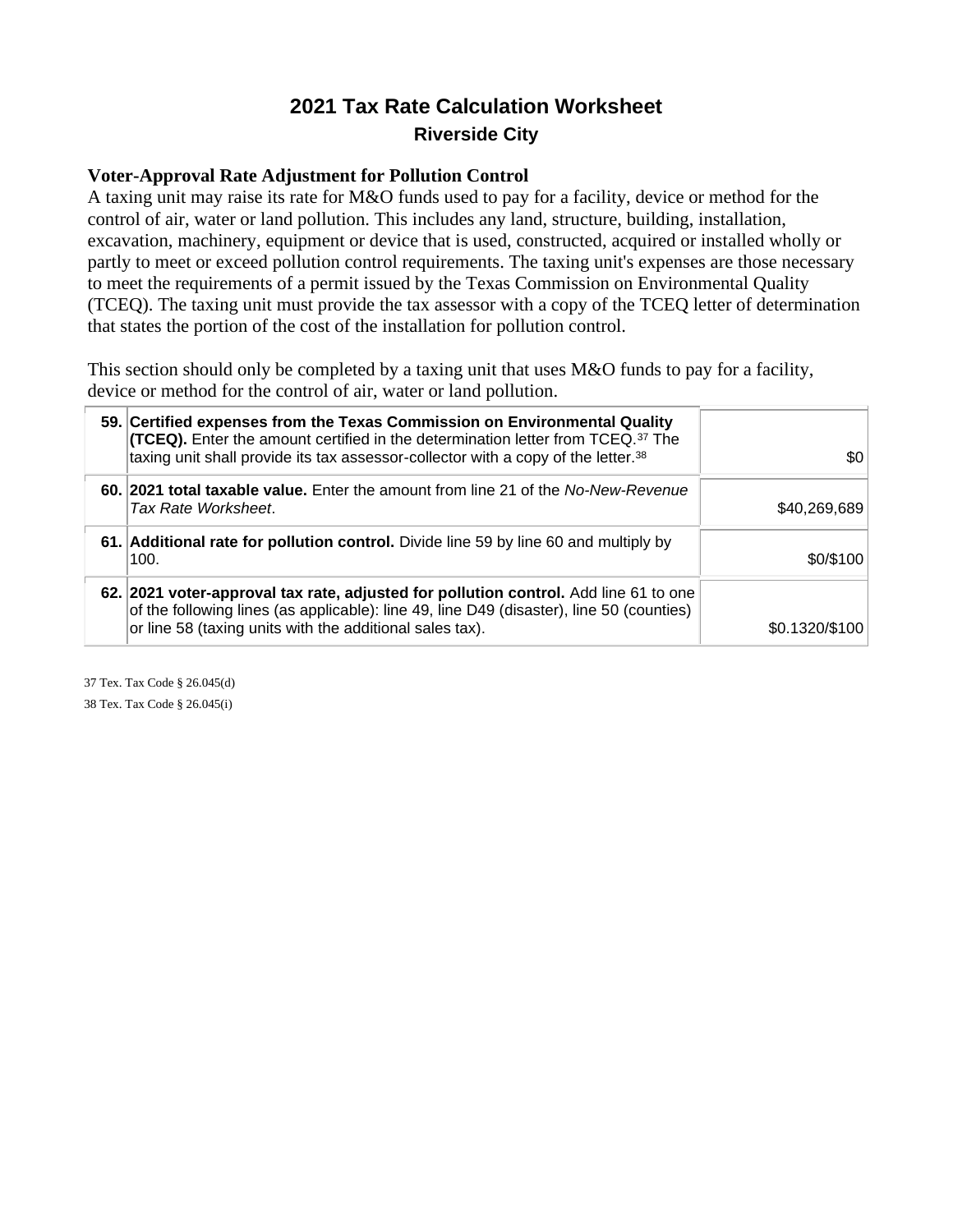#### **Voter-Approval Tax Rate Adjustment for Unused Increment Rate**

The unused increment rate is the rate equal to the difference between the adopted tax rate and voterapproval tax rate before the unused increment rate for the prior three years.  $39$  In a year where a taxing unit adopts a rate by applying any portion of the unused increment rate, the unused increment rate for that year would be zero.

The difference between the adopted tax rate and voter-approval tax rate is considered zero in the following scenarios:

- a tax year before  $2020$ ;<sup>40</sup>
- a tax year in which the municipality is a defunding municipality, as defined by Tax Code Section 26.0501(a);<sup>41</sup> or
- after Jan. 1, 2022, a tax year in which the comptroller determines that the county implemented a budget reduction or reallocation described by Local Government Code Section 120.002(a) without the required voter approval.<sup>42</sup>

This section should only be completed by a taxing unit that does not meet the definition of a special taxing unit. $43$ 

| 63. 2020 unused increment rate. Subtract the 2020 actual tax rate and the 2020<br>unused increment rate from the 2020 voter-approval tax rate. If the number is less<br>than zero, enter zero.                                                                                                     | \$0.01/\$100  |
|----------------------------------------------------------------------------------------------------------------------------------------------------------------------------------------------------------------------------------------------------------------------------------------------------|---------------|
| 64. 2019 unused increment rate. Subtract the 2019 actual tax rate and the 2019<br>unused increment rate from the 2019 voter-approval tax rate. If the number is less<br>than zero, enter zero. If the year is prior to 2020, enter zero.                                                           | \$0/\$100     |
| 65. 2018 unused increment rate. Subtract the 2018 actual tax rate and the 2018<br>unused increment rate from the 2018 voter-approval tax rate. If the number is less<br>than zero, enter zero. If the year is prior to 2020, enter zero.                                                           | \$0/\$100     |
| 66. 2021 unused increment rate. Add lines 63, 64, and 65.                                                                                                                                                                                                                                          | \$0.01/\$100  |
| 67. 2021 voter-approval tax rate, adjusted for unused increment rate. Add line 66<br>to one of the following lines (as applicable): line 49, line D49 (disaster), line 50<br>(counties), line 58 (taxing units with the additional sales tax) or line 62 (taxing<br>units with pollution control). | \$0.142/\$100 |

39 Tex. Tax Code § 26.013(a)

40 Tex. Tax Code § 26.013(c)

41 Tex. Tax Code § 26.0501(a) and (c)

42 Tex. Local Gov't Code § 120.007(d), effective Jan. 1, 2022

43 Tex. Tax Code § 26.063(a)(1)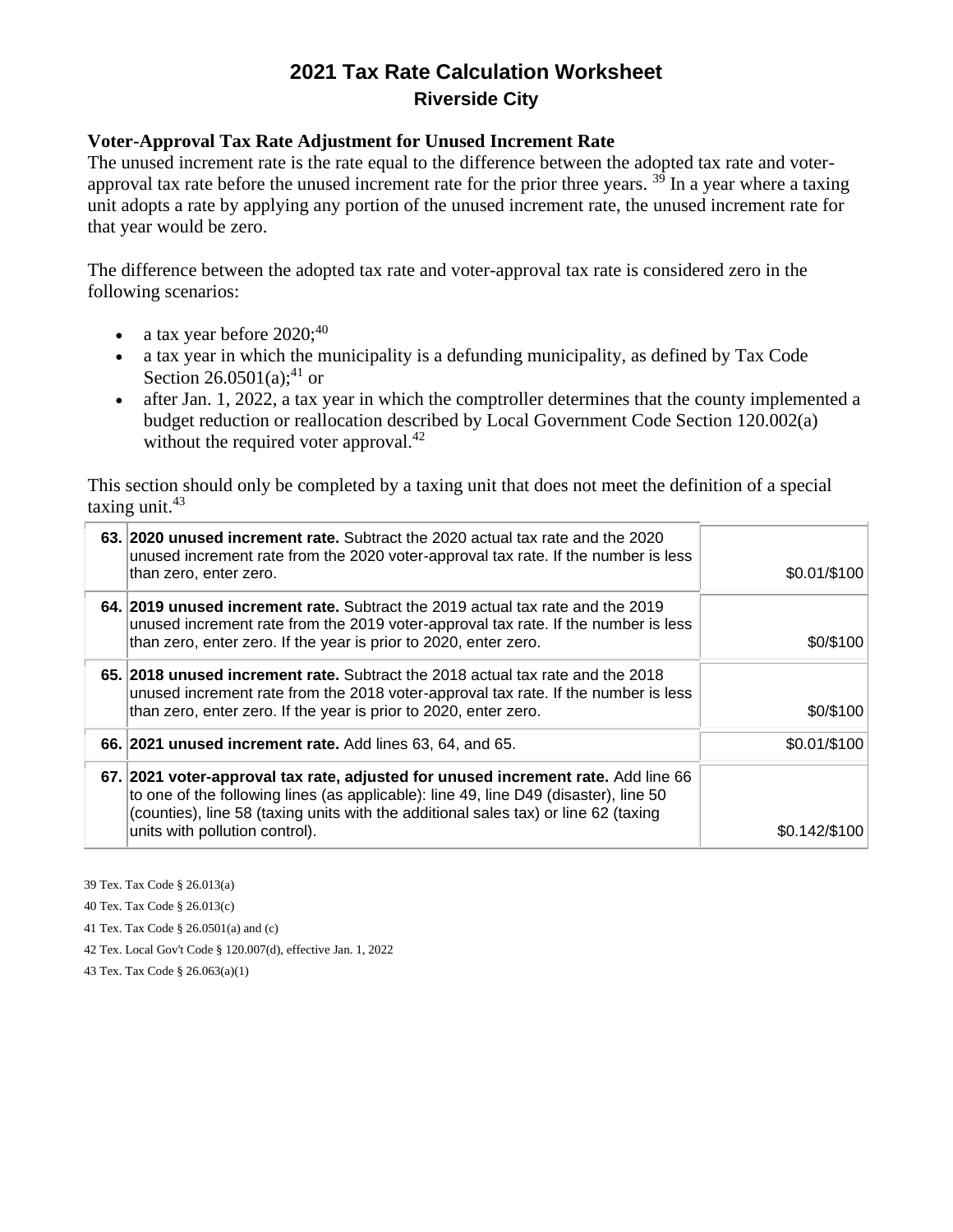#### **De Minimis Rate**

The de minimis rate is the rate equal to the sum of the no-new-revenue maintenance and operations rate, the rate that will raise \$500,000, and the current debt rate for a taxing unit.<sup>44</sup>

This section should only be completed by a taxing unit that is a municipality of less than 30,000 or a taxing unit that does not meet the definition of a special taxing unit. <sup>45</sup>

| 68. Adjusted 2021 NNR M&O tax rate. Enter the rate from line 39 of the Voter-<br>Approval Tax Rate Worksheet. | \$0.328/\$100  |
|---------------------------------------------------------------------------------------------------------------|----------------|
| 69. 2021 total taxable value. Enter the amount from line 21 of the No-New-Revenue<br>Tax Rate Worksheet.      | \$40,269,689   |
| 70. Rate necessary to impose \$500,000 in taxes. Divide \$500,000 by line 69 and<br>multiply by \$100.        | \$1.2416/\$100 |
| 71. 2021 debt rate. Enter the rate from line 48 of the Voter-Approval Tax Rate<br>Worksheet.                  | \$0/\$100      |
| <b>72. De minimis rate.</b> Add lines 68,70, and 71.                                                          | \$1.5696/\$100 |

44 Tex. Tax Code § 26.012(8-a)

45 Tex. Tax Code § 26.063(a)(1)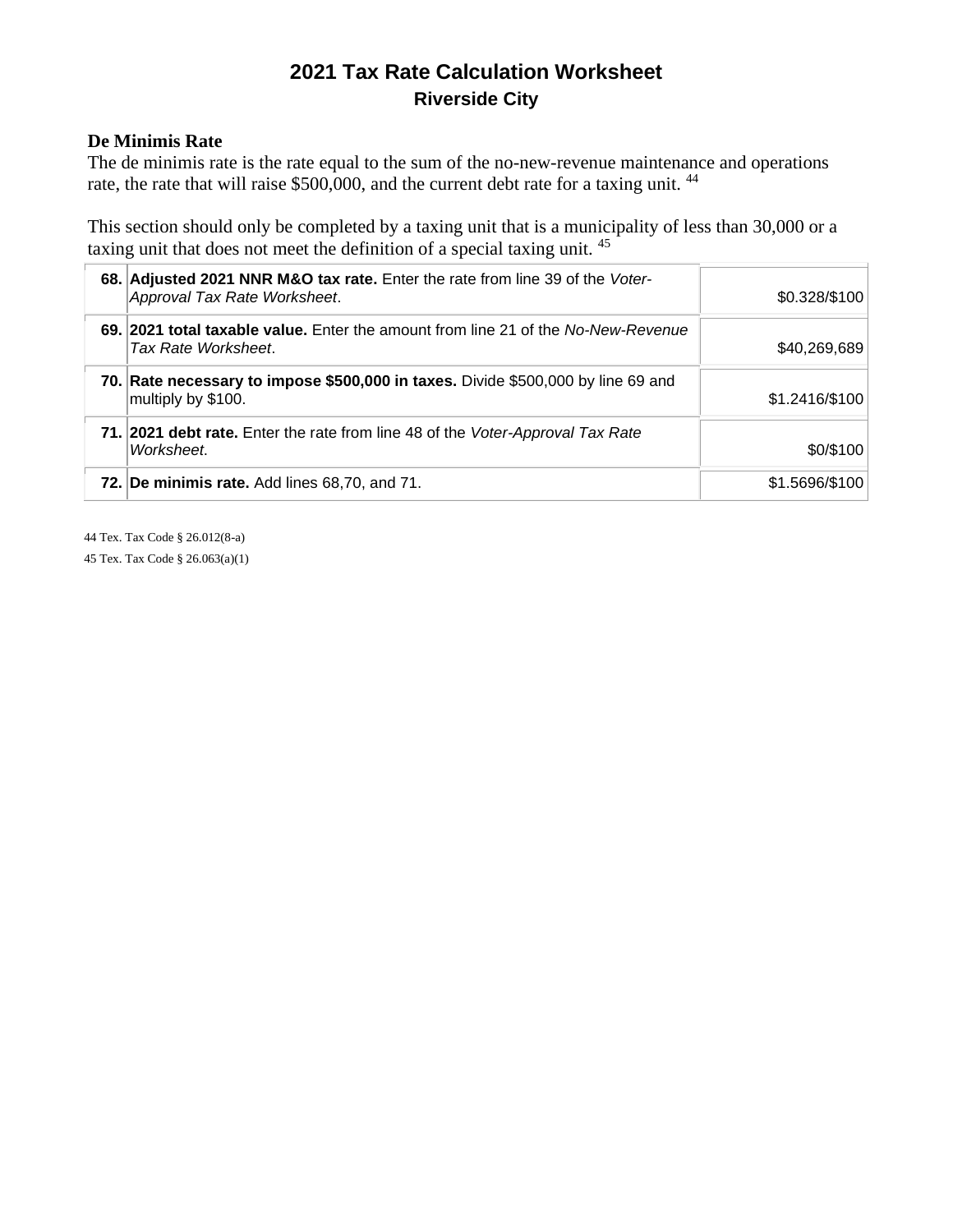#### **Total Tax Rate**

Indicate the applicable total tax rates as calculated above.

| <b>No-New-Revenue tax rate.</b> As applicable, enter the 2021 NNR tax rate from: line 26,<br>line 27 (counties), or line 56 (adjusted for sales tax).<br>Indicate the line number used: 56                                                                                                                        | \$0.109/\$100  |
|-------------------------------------------------------------------------------------------------------------------------------------------------------------------------------------------------------------------------------------------------------------------------------------------------------------------|----------------|
| Voter-approval tax rate. As applicable, enter the 2021 voter-approval tax rate from: line<br>49, line D49 (disaster), line 50 (counties), line 58 (adjusted for sales tax), line 62<br>(adjusted for pollution control), line 67 (adjusted for unused increment), or line 80<br>(adjusted for emergency revenue). |                |
| Indicate the line number used: 67                                                                                                                                                                                                                                                                                 | \$0.142/\$100  |
| De minimis rate. If applicable, enter the 2021 de minimis rate from line 72.                                                                                                                                                                                                                                      | \$1.5696/\$100 |

#### **Taxing Unit Representative Name and Signature**

Enter the name of the person preparing the tax rate as authorized by the governing body of the taxing unit. By signing below, you certify that you are the designated officer or employee of the taxing unit and have accurately calculated accurately calculated the tax rates using values that are the same as the values shown in the taxing units certified appraisal roll or certified estimate of taxable value, in accordance with requirements in Tax Code. <sup>50</sup>

#### **Print Here**

Stacey M. Poteete

Printed Name of Taxing Unit Representative

**Sign Here** dteete Stacey TV

Taxing Unit Representative

**Date**

July 29, 2021

50 Tex. Tax Code ?? 26.04(c-2) and (d-2)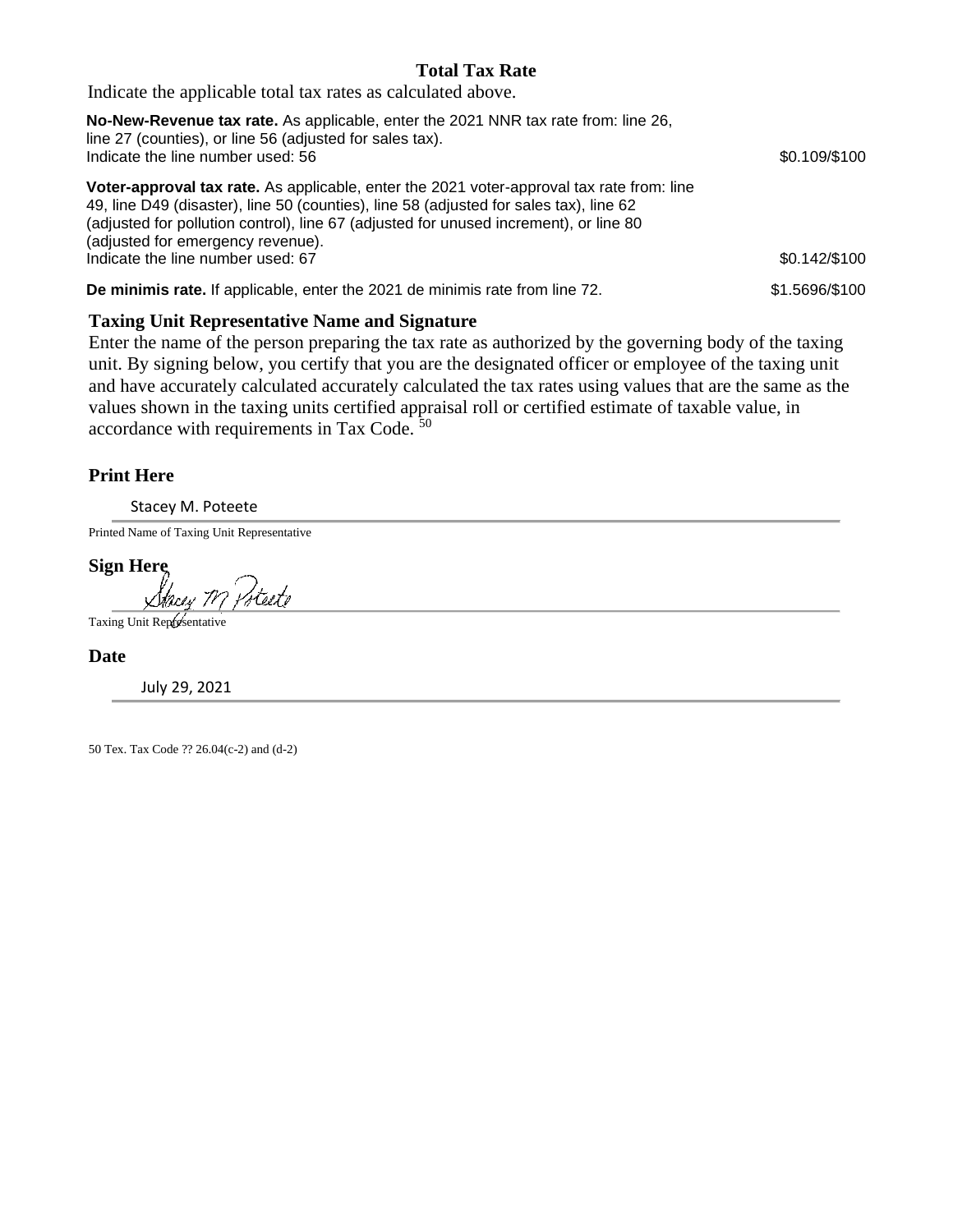### **2021 Notice of No-New-Revenue Tax Rate Worksheet for Calculation of Tax Increase/Decrease**

| <b>Entity Name: Riverside City</b>                                                    | <b>Date:</b> 07/29/2021 |
|---------------------------------------------------------------------------------------|-------------------------|
| 1.2020 taxable value, adjusted for actual and potential court-ordered<br>adjustments. |                         |
| Enter line 8 of the No-New-Revenue Tax Rate Worksheet.                                | \$35,311,628            |
| 2.2020 total tax rate.                                                                |                         |
| Enter line 4 of the No-New-Revenue Tax Rate Worksheet.                                | 0.118300                |
| <b>3.</b> Taxes refunded for years preceding tax year 2020.                           |                         |
| Enter line 16 of the No-New-Revenue Tax Rate Worksheet.                               | \$0                     |
| 4. Last year's levy.                                                                  |                         |
| Multiply Line 1 times Line 2 and divide by 100.                                       |                         |
| To the result, add Line 3.                                                            | \$41,774                |
| <b>5.</b> 2021 total taxable value. Enter Line 21 of                                  |                         |
| the No-New-Revenue Tax Rate Worksheet.                                                | \$40,269,689            |
| $6.2021$ no-new tax rate.                                                             |                         |
| Enter line 26 of the No-New-Revenue Tax Rate Worksheet or Line 56                     |                         |
| of the Additional Sales Tax Rate Worksheet.                                           | 0.109000                |
| <b>7.</b> 2021 taxes if a tax rate equal to the no-new-revenue tax rate is adopted.   |                         |
| Multiply Line 5 times Line 6 and divide by 100.                                       | \$43,894                |
| <b>8.</b> Last year's total levy.                                                     |                         |
| Sum of line 4 for all funds.                                                          | \$41,774                |
| 9.2021 total taxes if a tax rate equal to the no-new-revenue tax rate is adopted.     |                         |
| Sum of line 7 for all funds.                                                          | \$43,894                |
| 10. Tax Increase (Decrease).                                                          |                         |
| Subtract Line 8 from Line 9.                                                          | \$2,120                 |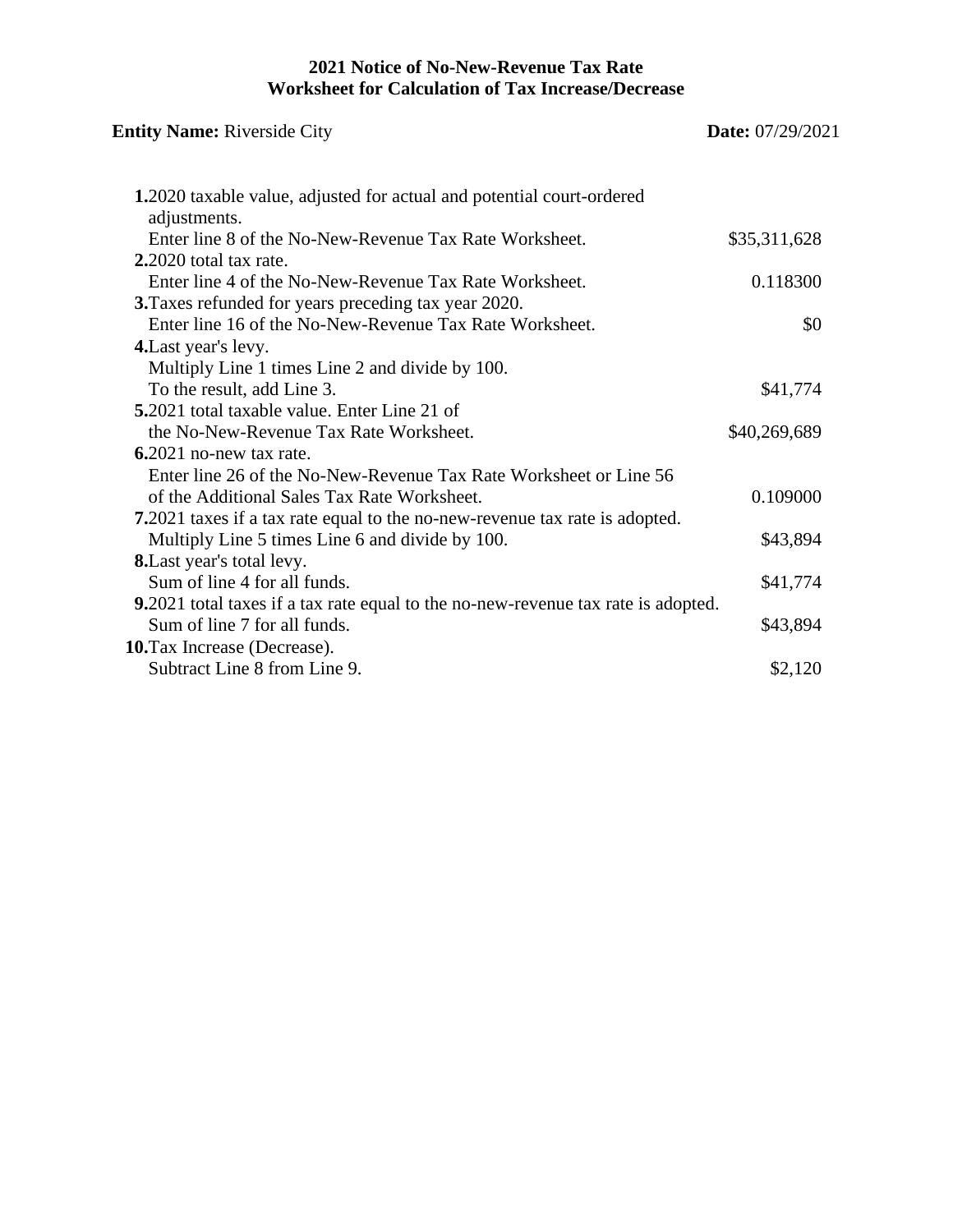### **Riverside City Tax Rate Recap for 2021 Tax Rates**

| <b>Description of Rate</b> | <b>Tax Rate</b><br>Per \$100 | <b>Tax Levy</b><br>This is calculated<br>using the Total<br><b>Adjusted Taxable</b><br>Value (line 21) of the<br>No-New-Revenue<br><b>Tax Rate Worksheet</b> | <b>Additional Tax Levy</b><br>Compared to last<br>year's tax levy of<br>41,774 | <b>Additional Tax Levy</b><br>Compared to no-new-<br>revenue tax rate<br>$levy$ of 43,894 |
|----------------------------|------------------------------|--------------------------------------------------------------------------------------------------------------------------------------------------------------|--------------------------------------------------------------------------------|-------------------------------------------------------------------------------------------|
| Last Year's Tax Rate       | 0.118300                     | \$47,639                                                                                                                                                     | \$5,865                                                                        | \$3,745                                                                                   |
| No-New-Revenue Tax Rate    | 0.109000                     | \$43,894                                                                                                                                                     | \$2,120                                                                        | \$0                                                                                       |
| Notice & Hearing Limit     | 0.109000                     | \$43,894                                                                                                                                                     | \$2,120                                                                        | \$0                                                                                       |
| Voter-Approval Tax Rate    | 0.142000                     | \$57,183                                                                                                                                                     | \$15,409                                                                       | \$13,289                                                                                  |
| <b>Proposed Tax Rate</b>   | 0.109000                     | \$43,894                                                                                                                                                     | \$2,120                                                                        | \$0                                                                                       |

#### **No-New-Revenue Tax Rate Increase in Cents per \$100**

| $0.00\,$ | 0.109000 | 43,894  | 2,120  | $\mathbf{0}$ |
|----------|----------|---------|--------|--------------|
| $0.50\,$ | 0.114000 | 45,907  | 4,134  | 2,013        |
| $1.00\,$ | 0.119000 | 47,921  | 6,147  | 4,027        |
| 1.50     | 0.124000 | 49,934  | 8,161  | 6,040        |
| 2.00     | 0.129000 | 51,948  | 10,174 | 8,054        |
| 2.50     | 0.134000 | 53,961  | 12,188 | 10,067       |
| $3.00\,$ | 0.139000 | 55,975  | 14,201 | 12,081       |
| 3.50     | 0.144000 | 57,988  | 16,215 | 14,094       |
| 4.00     | 0.149000 | 60,002  | 18,228 | 16,108       |
| 4.50     | 0.154000 | 62,015  | 20,242 | 18,121       |
| 5.00     | 0.159000 | 64,029  | 22,255 | 20,135       |
| 5.50     | 0.164000 | 66,042  | 24,269 | 22,148       |
| 6.00     | 0.169000 | 68,056  | 26,282 | 24,162       |
| 6.50     | 0.174000 | 70,069  | 28,296 | 26,175       |
| 7.00     | 0.179000 | 72,083  | 30,309 | 28,189       |
| 7.50     | 0.184000 | 74,096  | 32,323 | 30,202       |
| 8.00     | 0.189000 | 76,110  | 34,336 | 32,216       |
| 8.50     | 0.194000 | 78,123  | 36,350 | 34,229       |
| 9.00     | 0.199000 | 80,137  | 38,363 | 36,243       |
| 9.50     | 0.204000 | 82,150  | 40,377 | 38,256       |
| 10.00    | 0.209000 | 84,164  | 42,390 | 40,270       |
| 10.50    | 0.214000 | 86,177  | 44,403 | 42,283       |
| 11.00    | 0.219000 | 88,191  | 46,417 | 44,297       |
| 11.50    | 0.224000 | 90,204  | 48,430 | 46,310       |
| 12.00    | 0.229000 | 92,218  | 50,444 | 48,324       |
| 12.50    | 0.234000 | 94,231  | 52,457 | 50,337       |
| 13.00    | 0.239000 | 96,245  | 54,471 | 52,351       |
| 13.50    | 0.244000 | 98,258  | 56,484 | 54,364       |
| 14.00    | 0.249000 | 100,272 | 58,498 | 56,378       |
| 14.50    | 0.254000 | 102,285 | 60,511 | 58,391       |

Tax Levy: This is calculated by taking the adjusted taxable value (line 21 of No-New-Revenue Tax Rate Worksheet), multiplying by the appropriate rate, such as